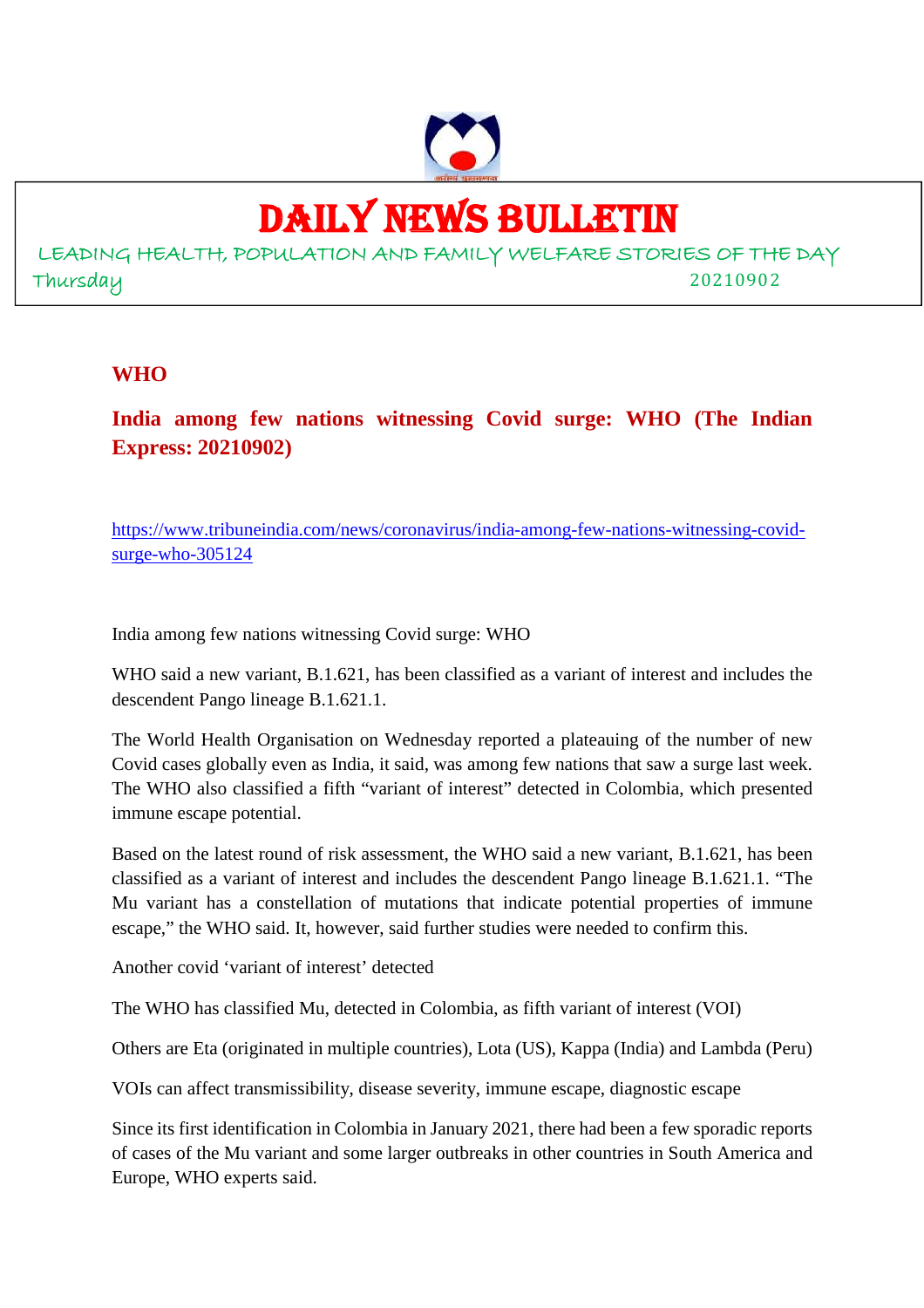As of August 29, over 4,500 sequences (3,794 sequences of B.1.621 and 856 of B.1.621.1) have been uploaded to the global Covid sequencing network from 39 countries.

Although the global prevalence of the Mu variant among sequenced cases has declined and is currently below 0.1 per cent, the prevalence in Colombia (39 per cent) and Ecuador (13 per cent) has consistently increased. More studies are required to understand the characteristics of this variant, the world body said, taking no chances with the spread of mutations given the rapid global spread of Delta earlier this year. Meanwhile, with under 4.4 million new Covid cases reported week ending August 29, the WHO said the number of new cases globally appeared to be plateauing after having increased for two months. India was among the few nations to report a surge in new infections last week.

The highest numbers of new cases were reported from the US (9,38,014 new cases; 8 per cent decrease), India (2,70,796 new cases; 17 per cent increase), Iran (2,54,753 new cases; similar to previous week), the UK (2,37,556 new cases; 8 per cent increase) and Brazil (1,75,807 new cases; 16 per cent decrease). The number of deaths reported globally was also similar to last week, with just over 67,000 new deaths reported. Among the 4 variants of concern globally, Alpha variant has now been reported in 193 countries (one new country since last week), Beta in 141 countries (no new countries), Gamma in 91 countries (five new countries) and Delta in 170 countries (seven new countries).

# **New Covid Cases**

# **India logs 41,965 new Covid cases (The Indian Express: 20210902)**

https://www.tribuneindia.com/news/coronavirus/india-logs-41-965-new-covid-cases-305018

India crossed two crore cases on May 4 and three crore cases on June 23.

With 41,965 people testing positive for Covid, India's total tally of cases rose to 3,28,10,845, while active cases have increased to 3,78,181, according to Union health ministry data updated on Wednesday.

The death toll has climbed to 4,39,020 with 460 more fatalities, according to the data updated at 8 am.

The number of active cases has increased to 3,78,181 and comprise 1.15 per cent of the total infections, while the national Covid recovery rate has been recorded at 97.51 per cent, ministry said.

It said that active cases increased by 7,541 in a span of 24 hours.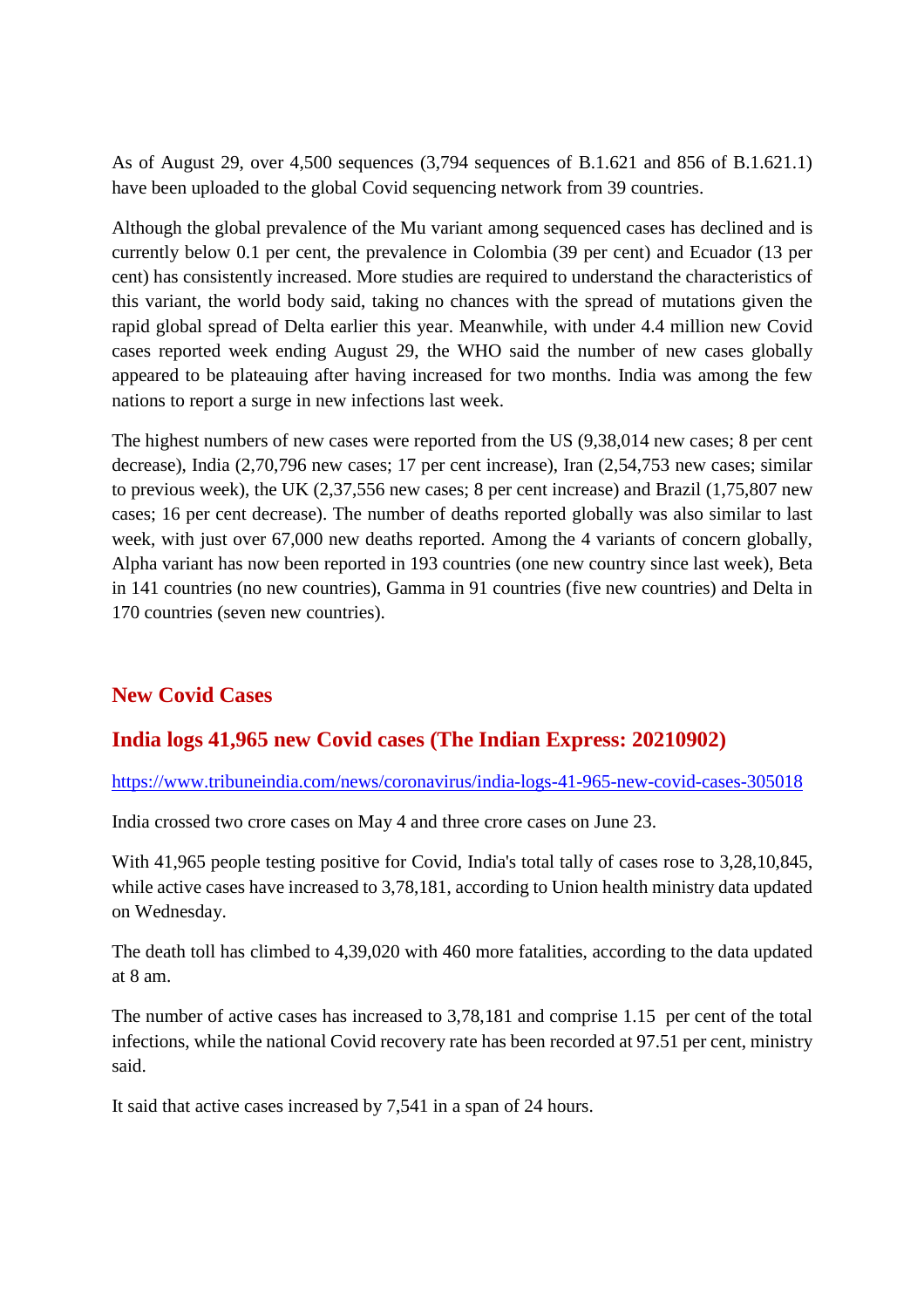On Tuesday, 16,06,785 tests were conducted, taking the total cumulative tests done so far for detection of Covid in the country to 52,31,84,293. The daily positivity rate has been recorded 2.61 per cent, the ministry said.

The weekly positivity rate has been recorded at 2.58 per cent. It has been below three per cent for the last 68 days, it said.

The number of people who have recuperated from the disease has increased to 3,19,93,644, while the case fatality rate stands at 1.34 per cent, the data stated.

With 1.33 crore Covid vaccine doses being administered on Tuesday, the highest ever in a single day, the cumulative doses given in the country under the vaccination drive has reached 65.41 crore, according to the ministry.

India's Covid tally had crossed the 20-lakh mark on August 7 last year, 30 lakh on August 23, 40 lakh on September 5 and 50 lakh on September 16.

It went past 60 lakh on September 28, 70 lakh on October 11, crossed 80 lakh on October 29, 90 lakh on November 20 and surpassed the one-crore mark on December 19 last year.

India crossed two crore cases on May 4 and three crore cases on June 23.

The 460 new fatalities include 115 from Kerala and 104 from Maharashtra, the ministry said.

It said that 4,39,020 deaths have been reported so far in the country, including 1,37,313 from Maharashtra, 37,318 from Karnataka, 34,921 from Tamil Nadu, 25,082 from Delhi, 22,823 from Uttar Pradesh, 20,788 from Kerala and 18,447 from West Bengal.

The health ministry said that more than 70 per cent of the deaths occurred due to comorbidities.

"Our figures are being reconciled with the Indian Council of Medical Research," the ministry said on its website, adding that state-wise distribution of figures is subject to further verification and reconciliation. PTI

25% health staff Covid +ve despite getting vax:

25% health staff Covid +ve despite getting vax: Study (The Indian Express: 20210902)

https://www.tribuneindia.com/news/coronavirus/25-health-staff-covid-ve-despite-gettingvax-study-304854

A little more than 25 per cent of healthcare workers were infected with coronavirus despite getting fully jabbed, a recent study has revealed, giving an insight on the breakthrough infections due to the Delta variant.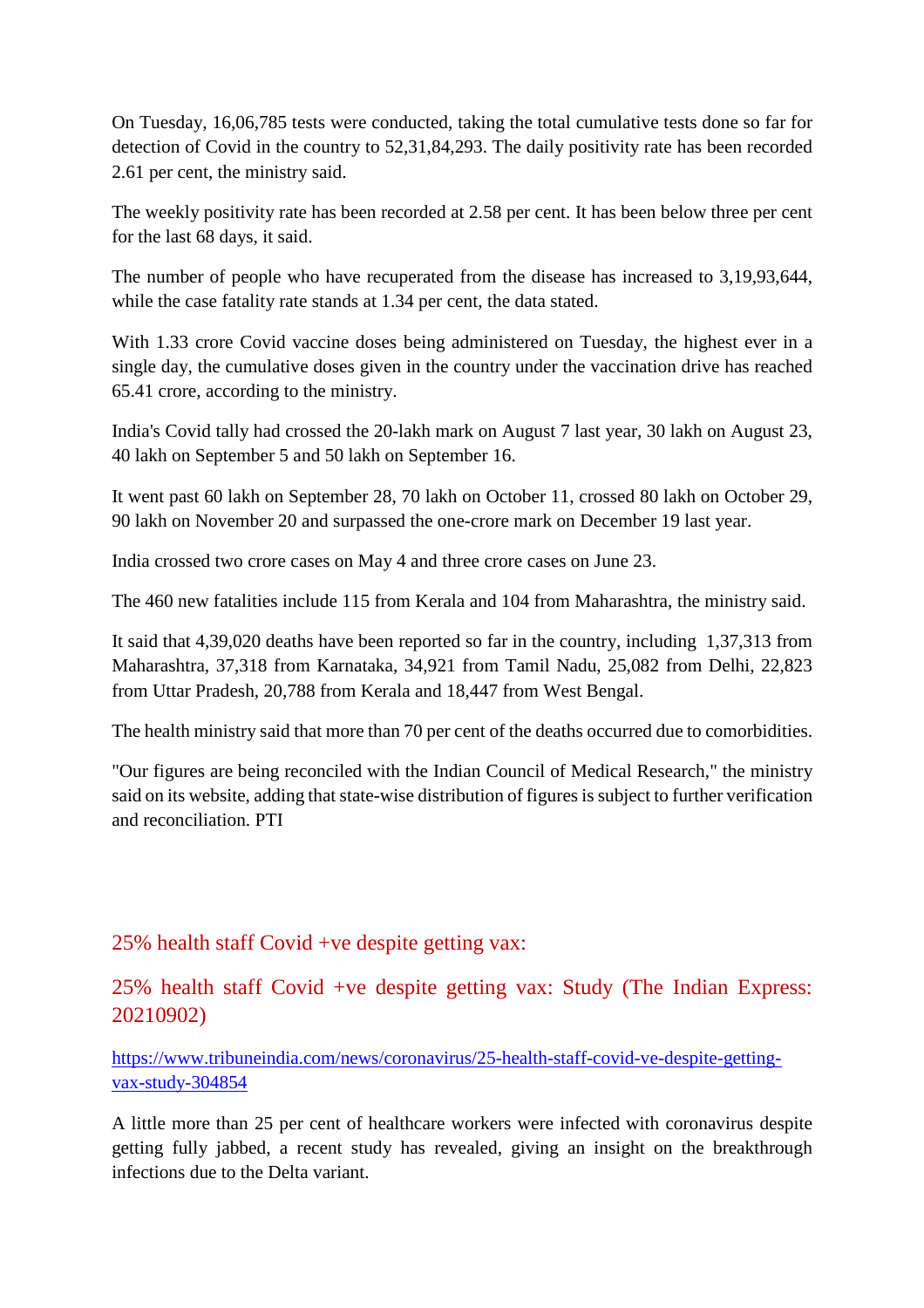The study, jointly conducted by the Institute of Genomics and Integrative Biology and Max hospitals in Delhi-NCR, found that vaccination breakthroughs were far more common during the Delta-outbreak in Delhi than previously reported. However, the severity of the infection was low and vaccination is crucial to avoid severe illnesses, said Shantanu Sengupta, senior scientist with the IGIB and one of the lead researchers of the study. — PTI

# **Covid: Delta sub-lineage**

# **Covid: Delta sub-lineage found in Punjab(The Indian Express: 20210902)**

https://www.tribuneindia.com/news/coronavirus/covid-delta-sub-lineage-found-in-punjab-304259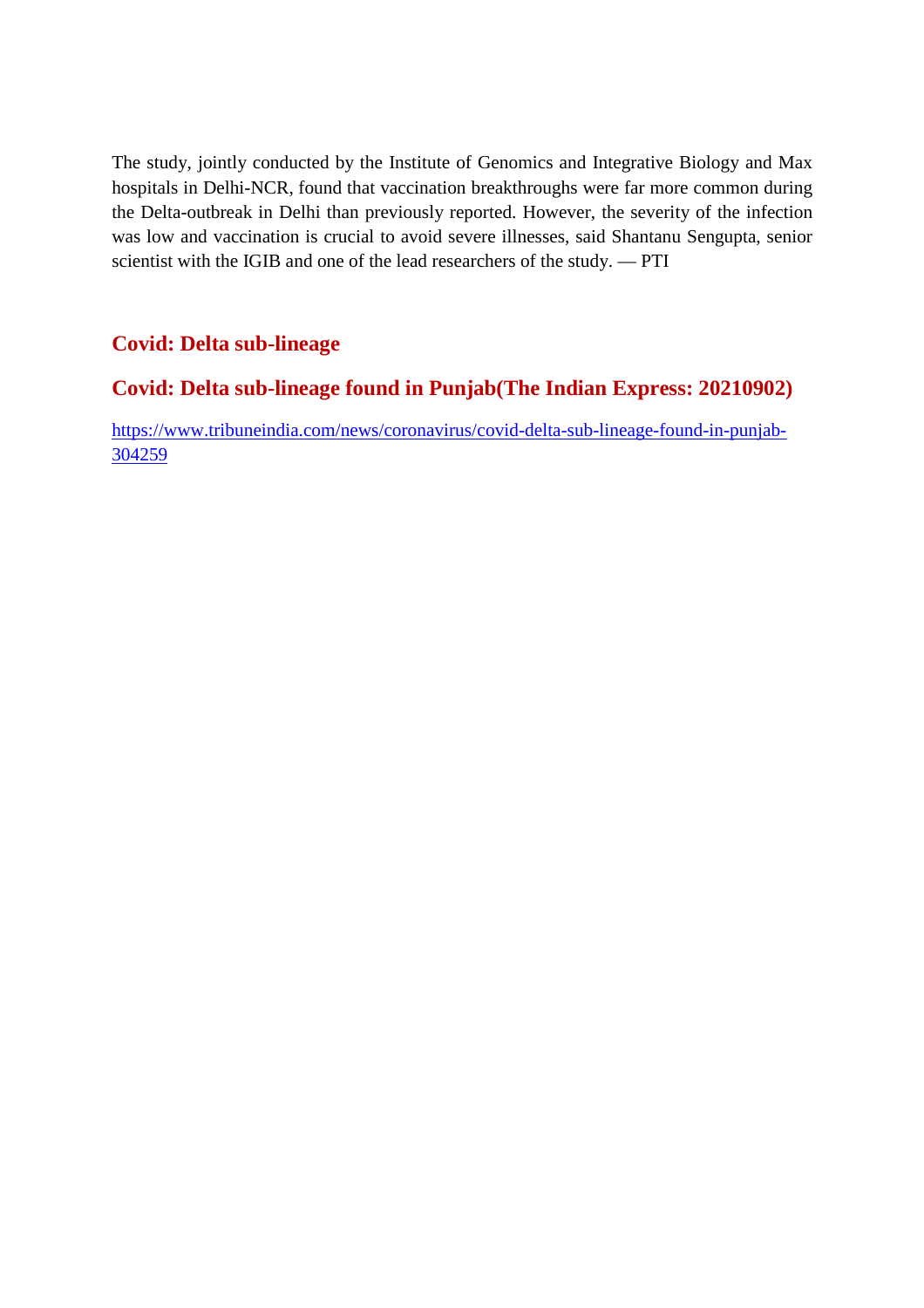**COVID METER** 



| <b>Deaths</b> |     |
|---------------|-----|
| Active        | 359 |
| Critical      |     |
| Cases         | 27  |

# **DISTRICT-WISE COUNT**

| <b>DISTRICT</b>  | $+VE$          | <b>DEATHS</b> |
|------------------|----------------|---------------|
| <b>SAS Nagar</b> | 6              |               |
| Gurdaspur        | 4              |               |
| <b>Jalandhar</b> | 4              | 0             |
| Hoshiarpur       | 3              |               |
| Amritsar         | $\overline{2}$ | 0             |
| <b>Total</b>     | 6,00,576       | 16,373        |

The latest report over the Covid mutation has revealed the prevalence of sub-lineages of Delta variants — especially AY. 4 and AY. 12 — in Punjab.

Of 66 samples of Covid-19 patients, 64 had sub-lineages of Delta variants, as per the report. Though AY.12 sub-lineage is reportedly responsible for the ravages in Israel, the Health Department said there was no cause for concern.

The department explained AY.12 had not been classified as Delta Plus variant. Notably, AY.12 is a sub-lineage of the Delta variant (B.1.617.2).

Dr GB Singh, Director, Health and Family Welfare Department, said the samples were sent for genome sequencing in July, but the results came out a few days ago.

"There is no cause for concern as of now, because these are sub-lineages of Delta variants that are already present. Besides, the state has not witnessed any rise in number of cases, therefore,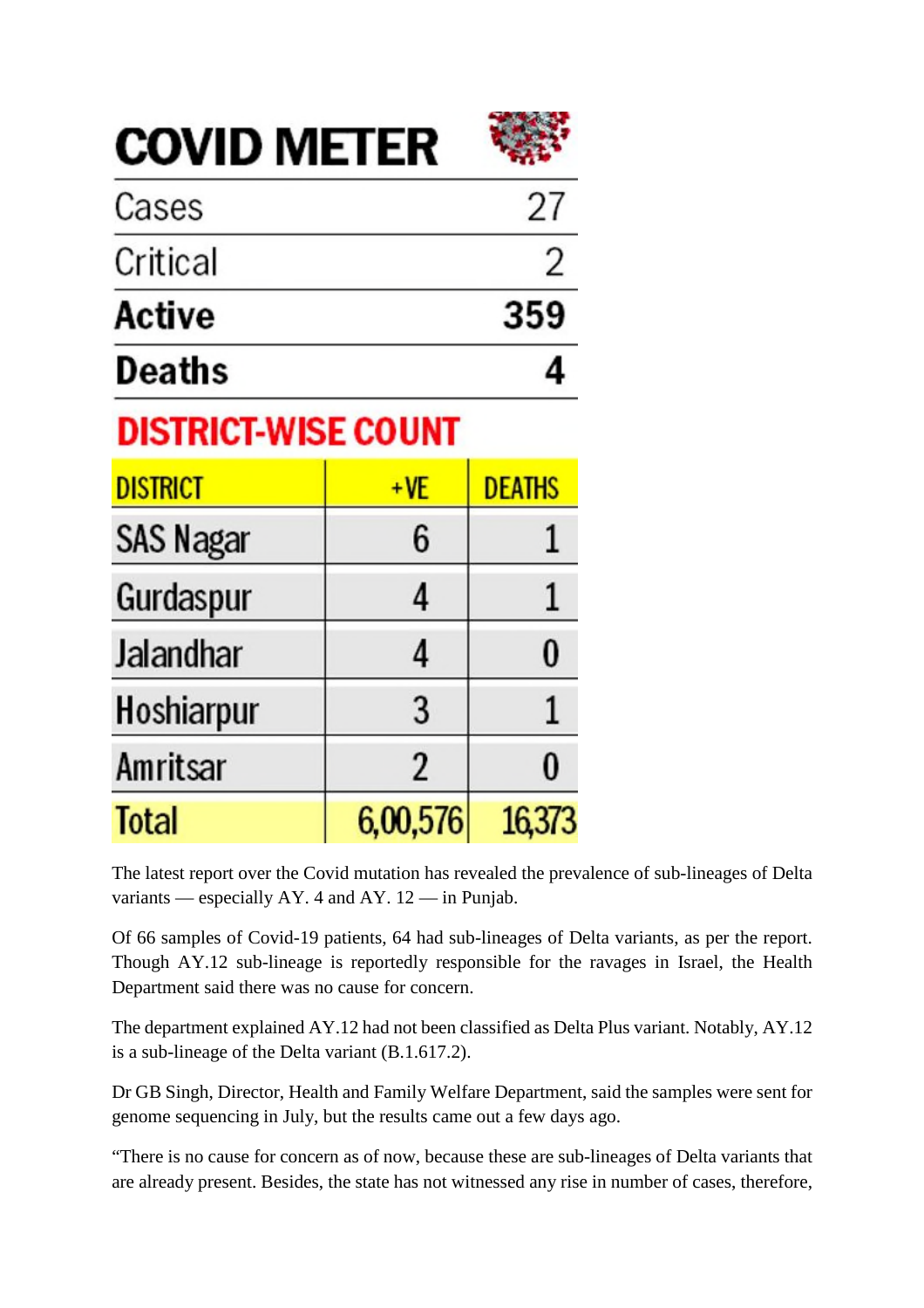there is no need to worry. In Patiala, four samples were found positive for sub-lineage AY. 4. However, all have recovered," he said.

Dr Rajesh Bhasker, nodal officer, said all districts where sub-lineages of Delta were detected had already been informed to keep tabs on cases.

He added the Health Department was prepared to battle a possible third wave. "Most of the preparations for the third wave have already been completed. Besides, paediatric wards for Covid have already been set up across the state."

# **Covid relief**

# **Thousands who lost one parent left out of Covid relief after tweak (Hindustan Times: 20210902)**

https://epaper.hindustantimes.com/Home/ArticleView

Bhopal : Till April this year, the lives of the two sisters were the definition of comfortable. One sister, 10, studied in an international school in Indore. The other, 19, was a B Tech student at an engineering college in the city. They shared a dream, to emulate their father's career as a software engineer. That was until April 29, when their father, the only earning member of the family died of Covid-19. Their mother, 50, slipped into depression, and they now live with their elderly grandfather in a home, for which rent has not been paid for three months. The savings the family has are being used for ration and supplies. But there was one thin glimmer of hope: a government scheme that promised children who lost even one parent to Covid-19 a monthly pension of ₹5,000 till they turned 21, free ration and importantly, free education.

Then, that door too shut.

On May 13, Madhya Pradesh chief minister Shivraj Singh Chouhan, announced the Mukhyamantri Covid -9 Jan Kalyan Scheme, which promised financial aid to children who lost a parent (or both) to the pandemic. The original draft of the scheme says children in families that lost earning members are eligible for the scheme.

But months later, both sisters from Indore have found themselves outside the ambit of the scheme because of a change in the definition of the beneficiaries in the final version of the scheme. "The draft of the scheme, which was approved by the cabinet, includes only orphans under the Covid-19 Bal Seva Scheme. Point number 4.4 of the form, which made single-parent kids eligible for benefits has been removed," a senior official from the Woman and Child Department (WCD) said on condition of anonymity.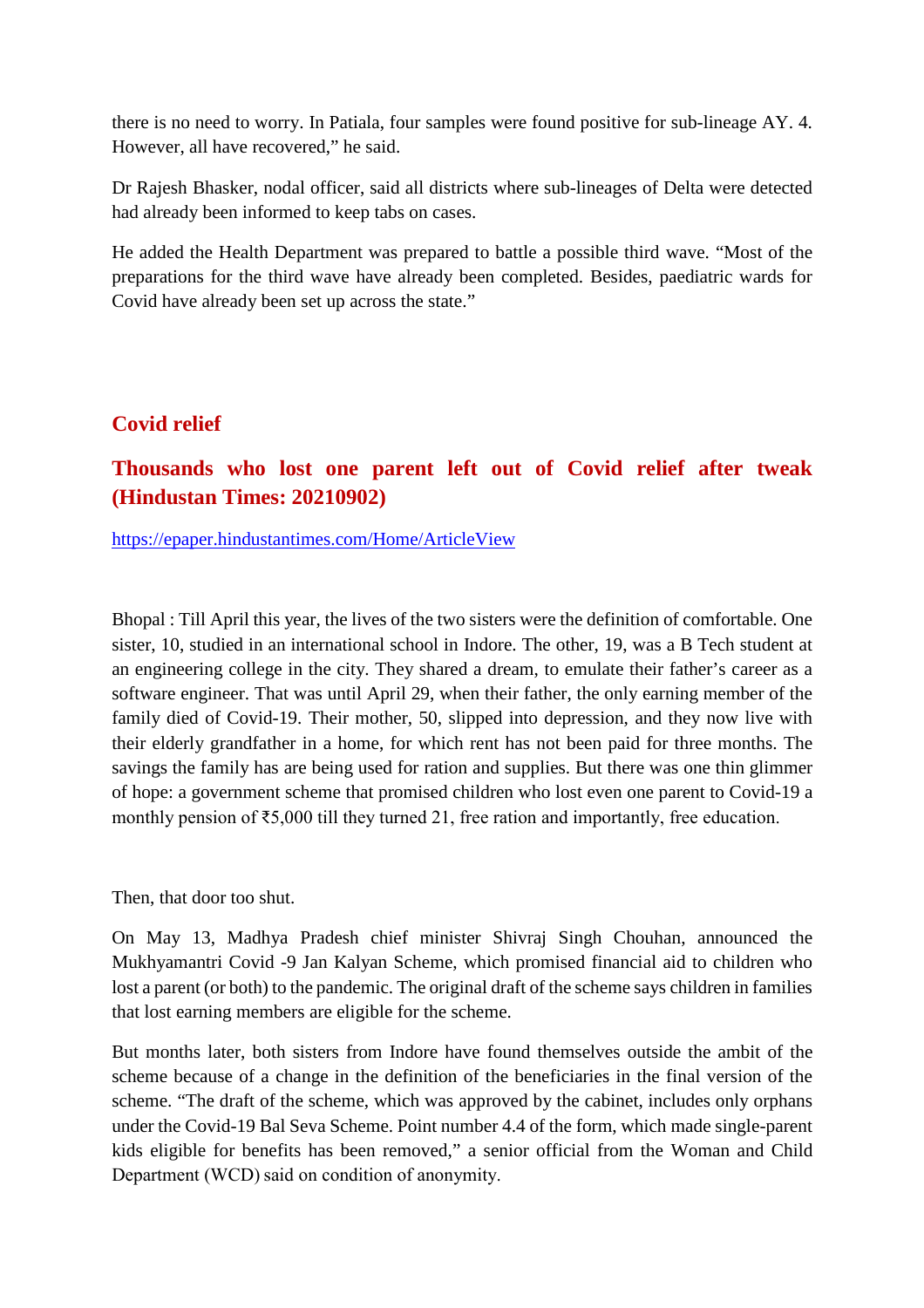The reason for the change, officials said, was in the numbers. Orphans that lost both their parents that applied under the scheme totaled 1,001. The number of children that applied who lost one parent? Over ten thousand. "We simply don't have the budget to cover this," said the official.

The state has since suggested that these 10,000 children can apply under the decade-old Foster Care and Sponsorship Scheme, under which recipients get a monthly aid of ₹2,000. Yet here too, there is a catch. The scheme, originally introduced to help abandoned children, only allocates ₹10 lakh per year as an additional budget per district. Within that allowance, a district department can only take care of forty children per district, leaving out the vast majority.

The change in the scheme's contours has left many aggrieved families even more desperate with the mother of a 12-year-old boy from Gwalior telling HT that she "blamed herself" for surviving Covid-19. "My son was studying in a reputed school but I lost my husband to Covid in May. My husband was a manager in a factory, and earned between sixty to seventy thousand rupees a month. I am a housewife and now, I don't have money to pay the fees for my son. Now, I am cursing myself. Because I am alive, my son has to forego financial aid."

Government officials across districts have been taking steps to mitigate the situation. In Indore, where 330 such single parent children have been identified, the district collector Manish Singh and MP Shankar Lalwani have announced a waiver of school fees. Shruti Garg, 37, a mother of two girls (5 and 10) welcomed this relief, but called it "temporary". "The school administration has clearly said that they won't waive off fees for the next academic session. My husband had a transport business and earned around ₹50,000 a month."

WCD officials and child welfare committee members are contributing what they can from their personal incomes " but we can't pay them for years," said a CWC member from the Mahakaushal region. "The state should come up with a specific plan for this."

WCD commissioner Swati Meena Naik said, "This is true that we have focused only on 1,001 orphaned children as they were highly vulnerable, and could have been trafficked and illegally adopted. During this second wave, we saw floods of messages where people were asking for help."

Naik said that the department is developing a portal that would seek sponsorship from around the world for the other children.

Child rights activists believe the key is to focus on providing jobs. "The state removed the provision of helping single-parent kids because of high numbers of beneficiaries but they should also think of providing jobs to the single parent, mainly mothers, so that they can run the house effectively without anyone's support," said activist Prashant Dubey.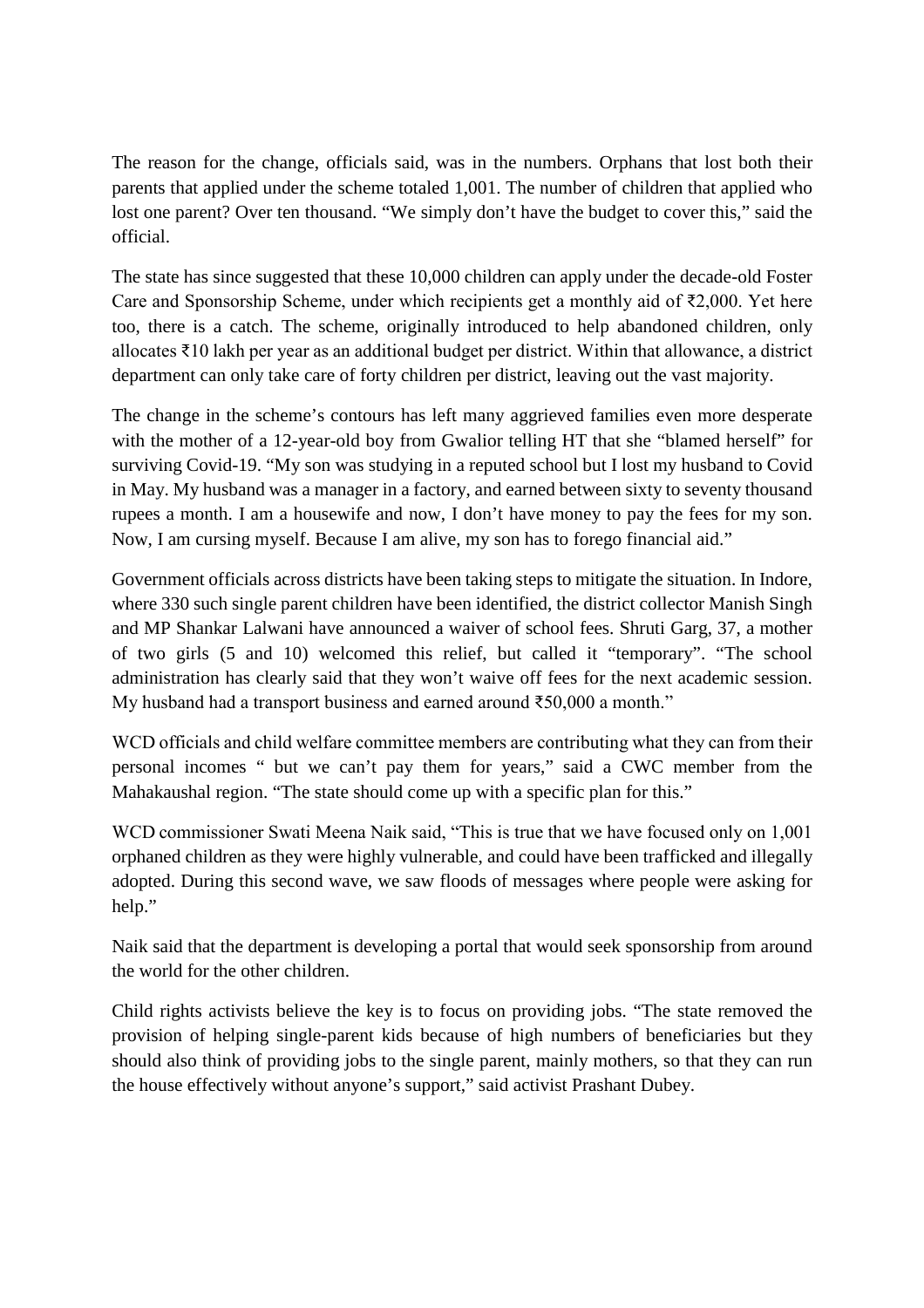# **7 amazing benefits of Amla?**

# **Did you know these 7 amazing benefits of Amla? (Hindustan Times: 20210902)**

https://www.hindustantimes.com/lifestyle/health/did-you-know-these-7-amazing-benefits-ofamla-101630559667724.html

Amla known as Amalki in Ayurveda helps prevent accumulation of toxins in the body and fight many diseases.

Amla, a powerhouse of nutrients, is consumed in many forms in India from pickles, murabbas, candies, juice, chyawanprash to name a few. A cardiovascular tonic, an immunity booster, amla is also known for its anti-oxidant, anti-cancer and anti-inflammatory properties.

Amla is called Amalaki in Ayurveda and is said to be one of the most potent fruits produced in the nature. "Amla has been used in Asian medicine for centuries to ward off diseases and ensure optimal health. As per Ayurveda, Amla or Indian gooseberry qualities are light (laghu) and dry (ruksha) and its energy (virya) is cooling (shita), hence the citrus fruit works well to manage all the three doshas, vata, pitta, and kapha and prevent accumulation of toxins in the body," says Shreyansh Jain, Ayurvedic expert and CEO of Medy365.

Jain also elaborates on the seven amazing benefits of Amla.

1. Boosts immunity

Amla is a rich source of polyphenols and vitamin C, which help support digestion and strengthen immune functioning. The fruit builds defence against virus and bacteria in the body and also protects it from oxidative stress. Moreover, amla rejuvenates tissues in the body and supports healthy metabolism.

# **Covid variant**

# **C.1.2: All you need to know about the new 'highly transmissible' Covid variant (The Indian Express: 20210902)**

https://indianexpress.com/article/lifestyle/health/c-1-2-new-covid-variant-transmissible-risks-7482478/

"The variant has 44 to 59 mutations which separate it from the Wuhan strain," a doctor says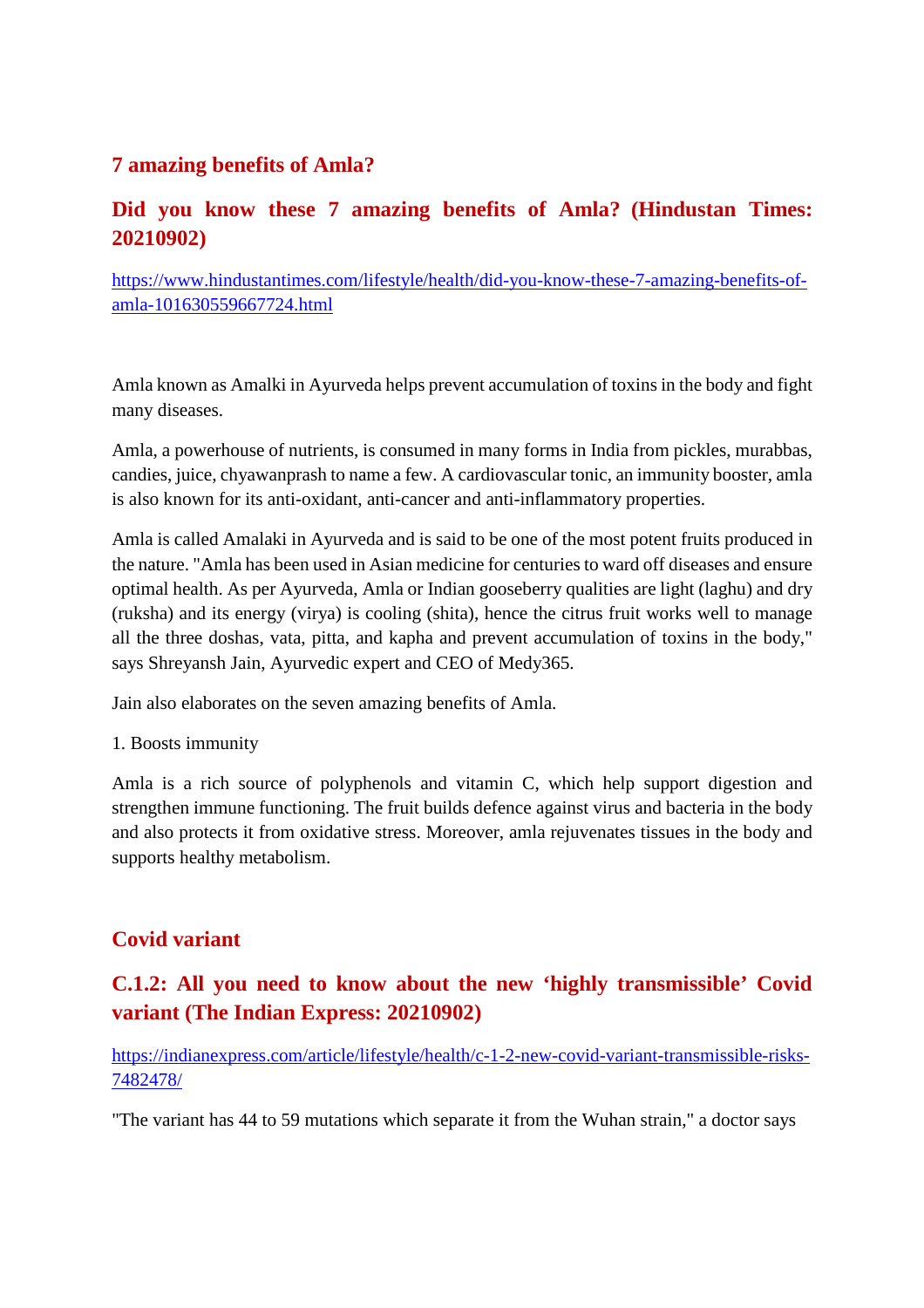covid 19 coronavirusThe C.1.2 variant was first detected in South Africa. (Source: pixabay)

A new Covid variant has been recently detected by scientists in South Africa and some other countries. According to experts, the variant called C.1.2 can potentially be more transmissible, compared to the previously found variants.

A PTI report mentions that C.1.2, deemed a potential 'variant of interest', was first detected by scientists from National Institute for communicable diseases (NICD) and the Kwazulu-Natal Research Innovation and Sequencing Platform (KRISP) in South Africa, in May 2021.

According to the Centers for Disease Control and Prevention (CDC), a variant of interest is one with "specific genetic markers that have been associated with "changes to receptor binding, reduced neutralisation by antibodies generated against previous infection or vaccination, reduced efficacy of treatments, potential diagnostic impact, or predicted increase in transmissibility or disease severity".

The new Covid variant has more mutations than other variants of concern or interest that have been found worldwide till now. Dr Suranjit Chatterjee, senior consultant, internal medicine, Indraprastha Apollo Hospitals, tells indianexpress.com, "The variant has 44 to 59 mutations which separate it from the Wuhan strain. It can be highly transmissible and can cause severe diseases among those who are affected."

Also Read |Covid care: Ayurvedic practitioner shares recipes to build strength, immunity

Is it more harmful than the Delta variant? Dr Ravi Shekhar Jha, additional director and HOD, pulmonology, Fortis Escorts Hospital Faridabad, tells the outlet, "It is slightly premature to say if the variant is more contagious or more deadly than the already circulating Delta variant. The data available so far suggests that it is not as infective and deadly as the Delta variant."

In India, however, the government has recorded no cases of the new variant so far, according to ANI. "Although the variant doesn't seem to be increasing in circulation in the present scenario, proper hygiene and safe social distancing measures should be followed by the people," Dr Chatterjee advises.

Meanwhile, Dr Maria Van Kerkhove, technical head, World Health Organisation (WHO) took to social media to address concerns about the variant. "@WHO has regularly been discussing with South African researchers about their work on sequencing throughout the #COVID19 pandemic. We are grateful for researchers in South Africa who first presented their findings on variant C.1.2 to the WHO Virus Evolution Working Group in July '21," She wrote.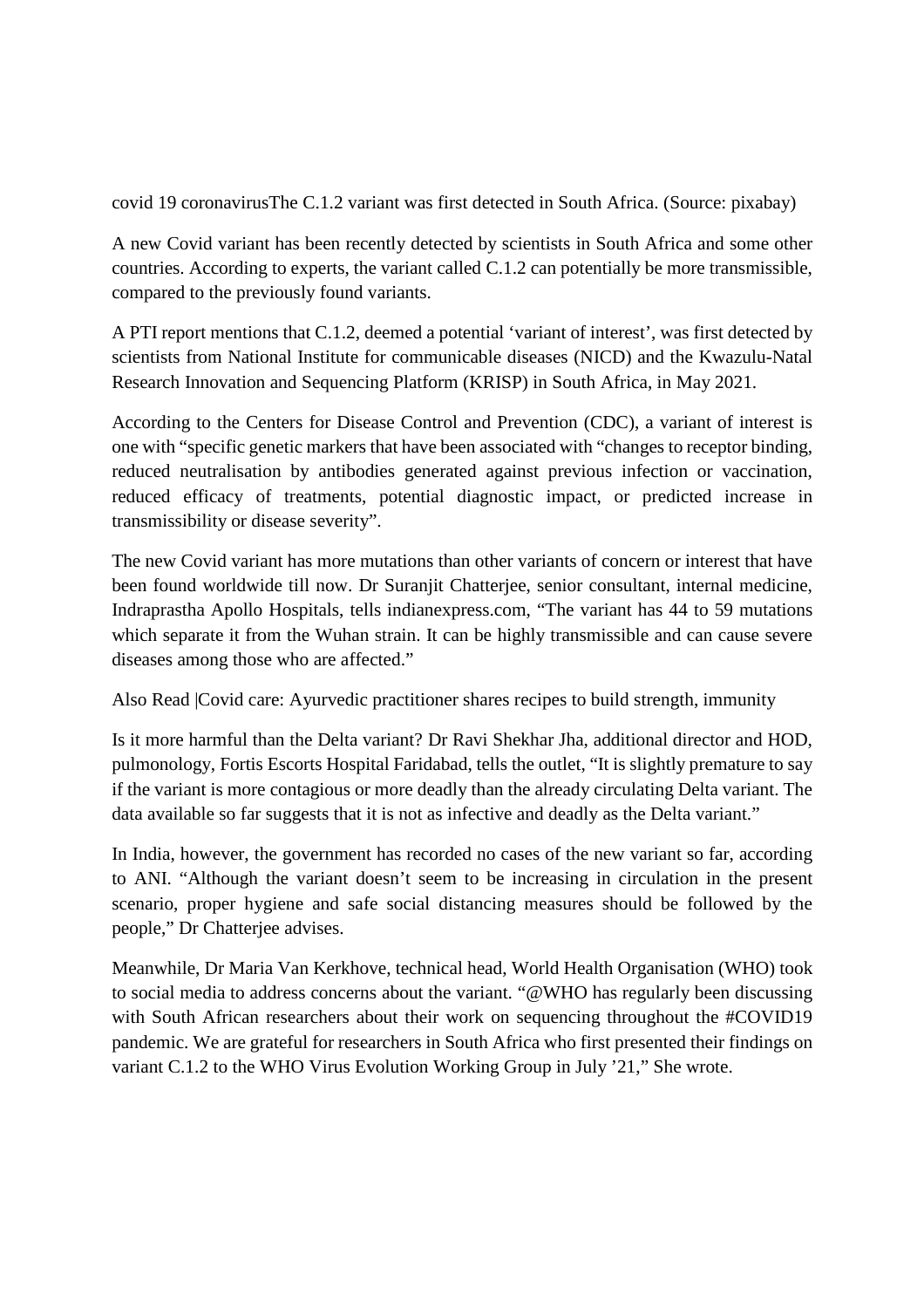# **Skincare tips**

# **Skincare tips: Say goodbye to pigmentation and blemishes with this pudina or mint toner( The Indian Express:20210902)**

https://indianexpress.com/article/lifestyle/life-style/pudina-mint-toner-brighten-complexionpigmentation-skincare-tips-7475076/

This fresh, organic and preservative-free toner can be made using just two basic ingredients, shared beauty blogger Sejal Goyal

mintTry this refreshing toner for your skincare troubles. (Source: Getty Images/Thinkstock)

Skincare demands effort and patience. But it is not about applying numerous products, it is instead about understanding one's skin type and its problems and then using specific products. But one product which can be used by all is the toner, which helps hydrate the skin and also remove dead cells. However, instead of opting for store-bought toners, you can always make a fresh, organic and preservative-free toner at home. And all you need are two basic ingredients.

Beauty blogger Sejal Goyal shared an easy mint toner as part of her #DadiSays posts on Instagram.

# **Good Ayurvedic, sattvic meal**

# **Things to consider when planning a good Ayurvedic, sattvic meal( The Indian Express:20210902)**

https://indianexpress.com/article/lifestyle/food-wine/planning-ayurvedic-sattvic-mealhealthy-eating-ayurveda-7478711/

Sattvic foods are known to uplift purity, boost health, harmony and well-being in the body. This diet comprises pure unprocessed food that is light in potency and rich in pranic energy

sattvic meal, what is sattvic meal, Ayurvedic meal, how to plan sattvic meal, planning a sattvic meal, benefits of sattvic meal, importance of sattvic meal, healthy eating, indian express newsWhole grains such as rice, wheat, oats, millets, legumes, lentils and pulses, milk, seasonal vegetables and fruits, ghee, honey, jaggery are examples. (Photo: Getty/Thinkstock)

What you eat is what ultimately affects your health. This is why doctors, dietitians and health experts suggest you to be mindful of what you put on your plate, especially right now in the pandemic, when health and well-being have assumed so much of importance.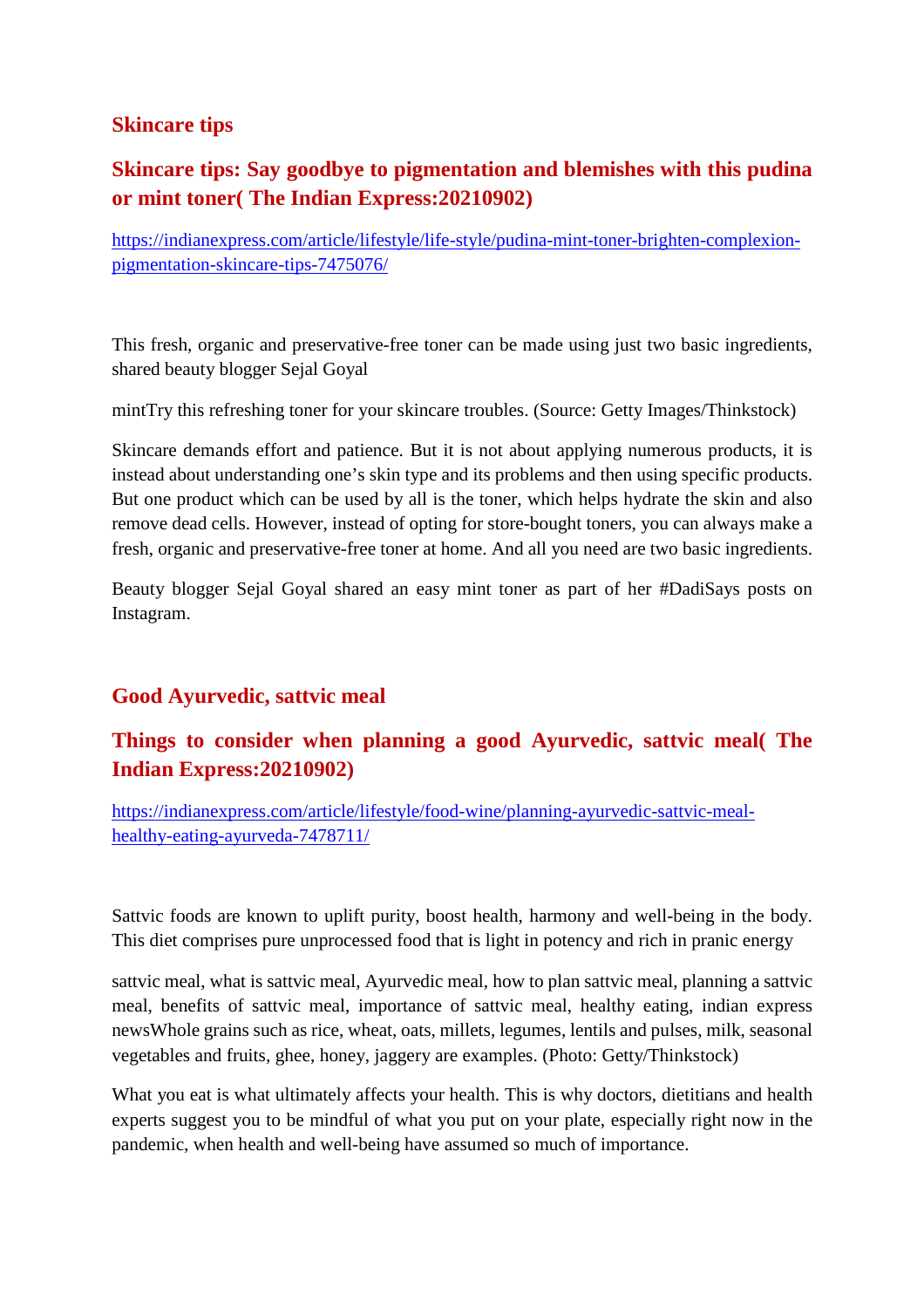Not just in India, but around the world, sattvic food has gained immense popularity. Radhika Iyer Talati, the founder of Food by Anahata, an entrepreneur, yogini, mountaineer and philanthropist, explains that the sattvic diet in Ayurveda believes in the balance of three gunas — tamas, rajas and sattva — which are important in order to lead a healthy life.

"Foods, therefore, are also divided into these three groups namely sattvic, rajasik and tamasik foods that, when consumed consciously, can enhance the energies of the mind, body and spirit," she says.

|Weight loss alert: Seven food combinations to burn fat, beat bloating and boost metabolism

Talati explains that sattvic foods are known to uplift purity, boost health, harmony and wellbeing in the body. This diet comprises "pure unprocessed food that is light in potency and rich in pranic energy".

"Sattvic diet is high-fibre, low-fat, vegetarian and completely balanced. Cooked food, consumed within three to four hours of preparation, is also considered sattvic. Whole grains such as rice, wheat, oats, millets, legumes, lentils and pulses, milk, seasonal vegetables and fruits, ghee, honey, jaggery are all examples."

Plan a simple balanced sattvic meal by following these three principles:

1. Eat according to your prakriti

Consult a good Ayurvedic doctor to determine your prakriti. There are certain foods one must or must not consume depending on their inherent nature. Once you can identify yours, it makes it simple to know the correct type of food combination for you.

sattvic meal, what is sattvic meal, Ayurvedic meal, how to plan sattvic meal, planning a sattvic meal, benefits of sattvic meal, importance of sattvic meal, healthy eating, indian express news 'Tamasik foods' make the body feel dull and lazy. It includes processed foods. (Photo: Getty/Thinkstock)

2. Eat according to the season

Ayurveda teaches us that our bodies coexist with nature and our health and well-being depend on how connected we are to this biome. Ritucharya or eating according to the discipline of seasons, is an important aspect of living a healthy life. It consists of an Ayurvedic lifestyle diet routine that helps the body to cope with the seasonal impact caused on the body and mind.

3. Eating that which is locally grown and cooked traditionally

One of the most important steps to move into a sattvic lifestyle is to ensure that you get in touch with your base. Where do you come from? What is your genetic code? What is it that generations before you in your family were eating? While it is important to taste and experience everything that the modern gastronomical world is offering you, it is equally important to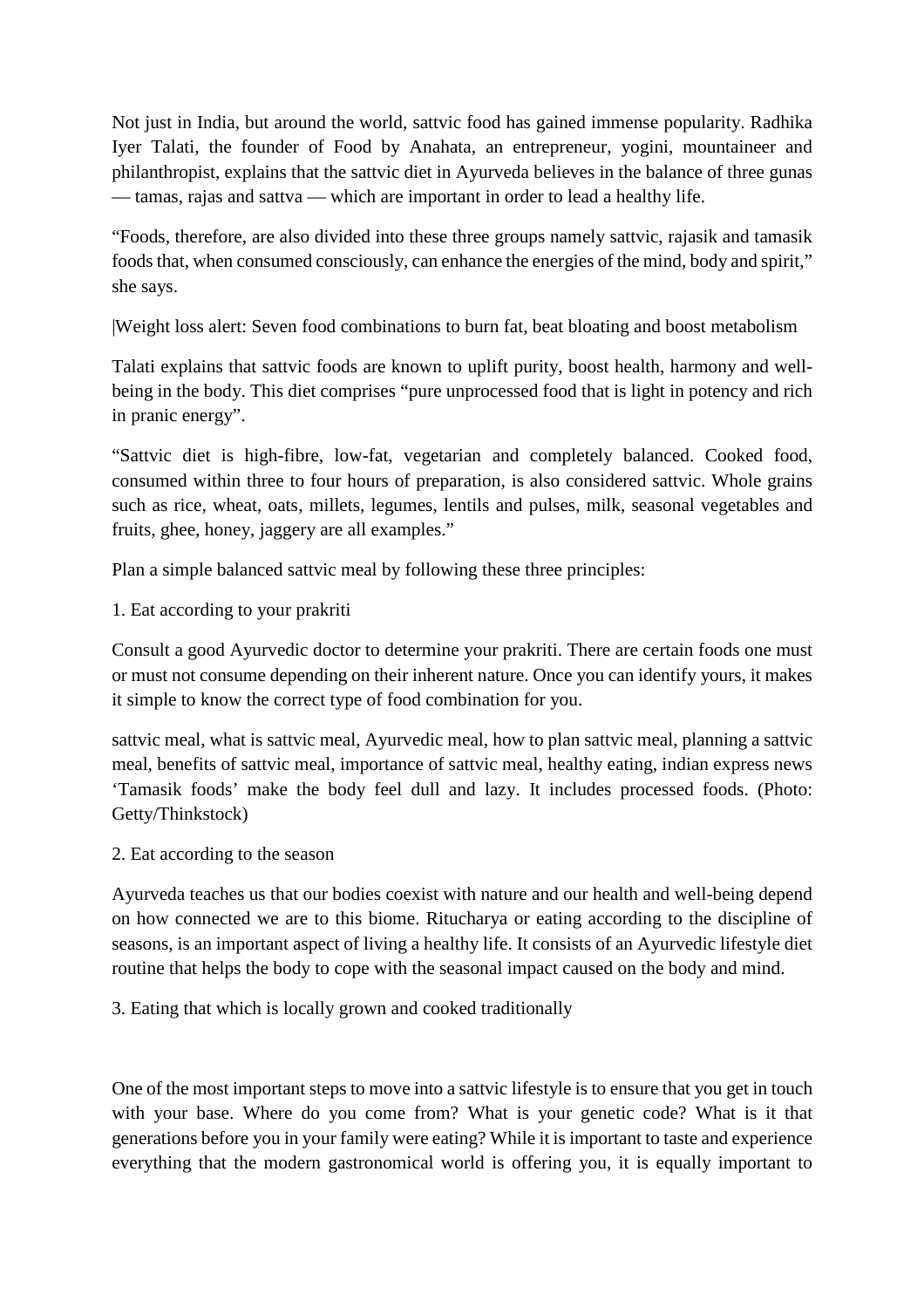balance every meal with a required amount of dietary fibre, vitamins, minerals, antioxidants, protein and healthy fats.

|Covid care: Ayurvedic practitioner shares recipes to build strength, immunity

Talati says that 'rajasik foods' elevate stress and anger, induce activity and aggravate restlessness. Caffeinated drinks such as chai, coffee, colas, chocolates, spicy food, eggs, and pungent foods come in this category.

'Tamasik foods', she says, make the body feel dull and lazy. It includes processed foods, preservative filled foods, meat, fish, eggs, onions, garlic, mushrooms, alcohol and stale food. Ayurveda states that any food that has remained uneaten for more than three hours becomes tamasik.

## **Covid Cases (The Asian Age: 20210902)**

http://onlineepaper.asianage.com/articledetailpage.aspx?id=15808492

# India logs 41,965 new Covid cases, a jump of 7.5K in 1 day

Delhi schools reopen for Classes 9 to 12 amid protocols

#### AGE CORRESPONDENT. NEW DELHI, SEPT. 1

With 41,965 people testing positive for Covid-19 on<br>Wednesday, the health ministry said that it's a jump of 7,541 in a span over the previous day. India's total tally of cases rose to 3,28,10,845, while active cases have increased to 3,78,181.

The death toll too has climbed to 4,39,020 with 460 more fatalities.

In Delhi, some students of Classes 9-12 returned to schools after they reopened on Wednesday following a long hiatus due to Covid-19. Some institutions. however. chose to adopt a wait-and-



Students attend a class at Sarvodaya Bal Vidhyalaya, - PTI Rouse Avenue, in New Delhi on Wednesday.

watch approach and have decided to call children for physical classroom studies after a few weeks. Delhi deputy chief minister Manish Sisodia tweeted: "After 17 months schools have reopened and students will again sit and study in classrooms and have fun with **Turn to Page 4**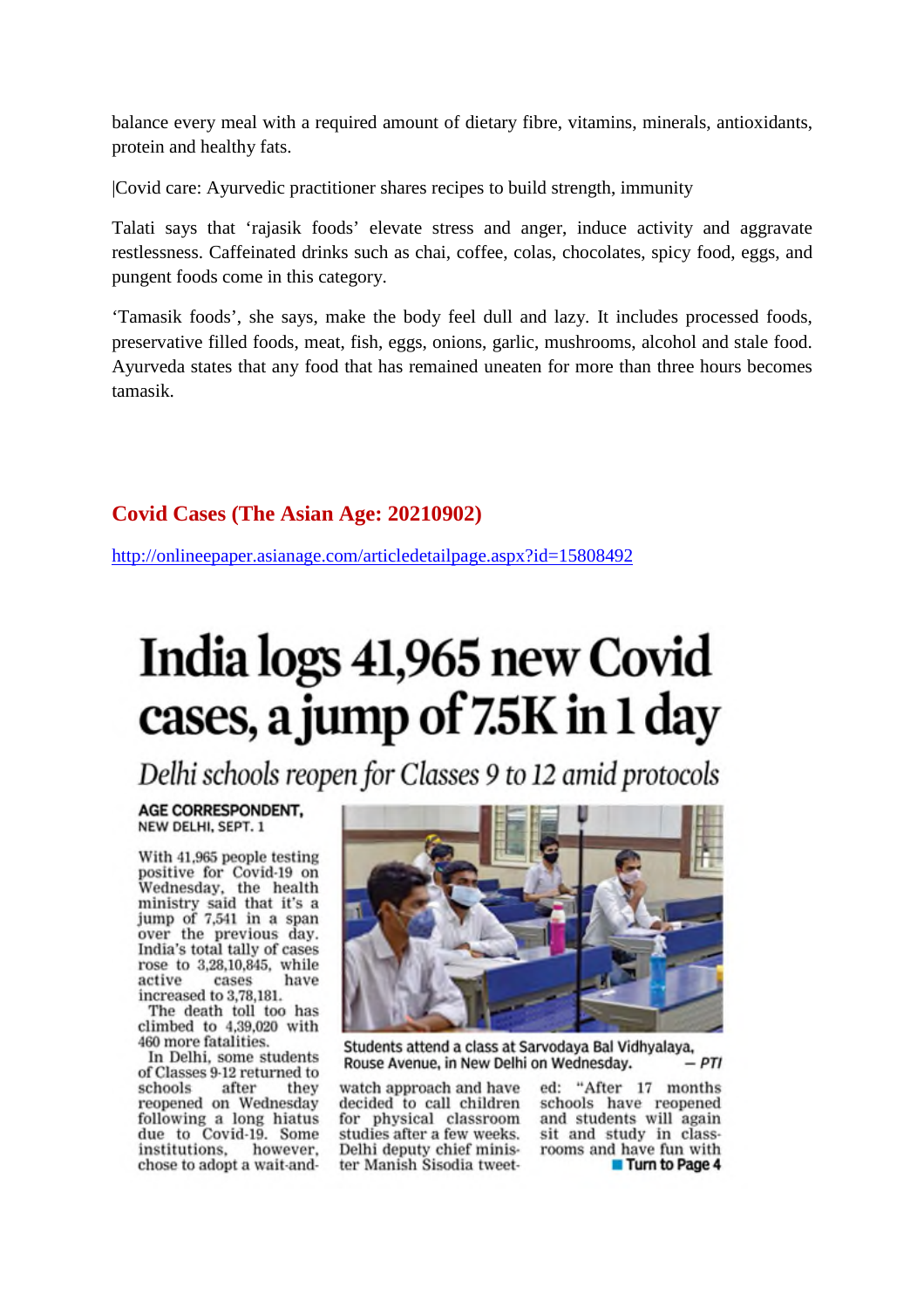## **Covid Guidelines (The Asian Age: 20210902)**

http://onlineepaper.asianage.com/articledetailpage.aspx?id=15808393

• Chatter fills hallways, classrooms as overjoyed students return to schools after 17 months Schools in Delhi reopen amid strict Covid guidelines

#### AGE CORRESPONDENT<br>NEW DELHI, SEPT. 1

Wearing masks and carry-<br>Wearing unbrellas as heavy<br>rains lashed Delhi, stu-<br>dents of classes 9-12<br>returned to schools after<br>they reopened on dentis of cases s<sup>12</sup>2<br>returned to schools after<br>returned to schools after<br>returned to schools after<br>returned to schools after<br>histists due to Covid-13<br>bindusts due to Covid-13<br>chools after a dentity and the decided to cal

During this time, there has<br>been a lot of damage to the education of the children.<br>We are concerned about the children. We are concerned about that a<br>bod of the children behavior by the shock of the children in the proper

ave reopenent ansudents used.<br>
The galaxies and the same of the same of the painter and the same of the school administration are schools and the<br>
in the perimary chools despite ensured that all schools fol-<br>
The perimary to open school<br>classes only c<br>the experience<br>schools for<br>grades." schools for the nigher<br>grades,"<br>Following a marked<br>improvement in the Covid



capital, the Delhi government on Friday had<br>amounced that schools for<br>classes 9 to 12, colleges and<br>coaching institutions<br>coaching institutions<br>would reopen from September 1.

coaching institutions<br>would reopen from Speedward and There are about seven labels that<br>ment schools from classes<br>ment schools from classes<br>9-12, but owing to Delhi<br>Disaster Management<br>Anathority (DDMA) guide<br>Disaster Clas e of opening<br>the higher national ulowed.<br>Government schools



(Left) Students attend a class at Sarvodaya Bal Vidyalaya in<br>Rouse Avenue that reopened after further ease in Covid-19<br>restrictions in New Delhi on Wednesday, Students in a class-<br>room at Rajkiya Sarvodaya Bal Vidyalaya. -

room at Mayaya Sarvoqaya<br>Sarvoqaya Sarvoqaya Temeriniya and evening and even for Sarvoqaya<br>Senior Comparent Sarvoqaya<br>Senior Comparation Sarvoqaya<br>Sarvoqaya Sarvoqaya<br>Temeriniya Sarvoqaya<br>Sarvoqaya Sarvoqaya<br>Sarvoqaya Sarv been vaccinated. Students<br>were extremely happy to be<br>back in school. Now all<br>their queries and doubts<br>can be addressed promptly.<br>Students were also missing<br>school. The third wave is a<br>concern but we are hopeful

of rotation and the relations are taken, we will be able to function smoothly," she said.<br>At a government school in Mayur Vhan teachers in Mayur Vhan teachers in Mayur Vihar, teachers<br>had decorated the entrance<br>with Rangoli and per-<br>formed a welcome dance<br>for students.

for students.<br>
Rupa, a teacher at a gov-<br>
Rupa, a teacher at a gov-<br>
ernment school in Tilak<br>
Nagar said, "There was less<br>
we are expecting more students<br>
from tomorrow."<br>
Students have to believe. Students have to bring a

non-oppertune certure<br>are displayed to come to school after such a long to school after such a<br>long time," she said.<br>The Delhi government<br>time," she said that no student<br>would be forced to attend<br>physical classes and con-

at of parents is lory.<br>Mridu Gupta,

Mridu Gupta, a physics<br>toacher at a government<br>school in Brahmpuri, said<br>that science students were<br>not able to attend practical<br>classes as schools were<br>classes as schools were closed. "With the resumption of physical classes<br>we will be able to stan<br>practical work. But toda<br>there were lesser numbe le to start<br>But today<br>er number nts due<br>rainfall,"

.<br>sides 50 per cent students per classro<br>DDMA has also<br>other safety guide<br>reopening school: reopening mandatory thermal<br>screening, staggered lunch<br>breaks, alternate seating<br>arrangement and avoiding<br>routine guest visits.

# **Coconut Fruit (The Asian Age: 20210902)**

http://onlineepaper.asianage.com/articledetailpage.aspx?id=15807720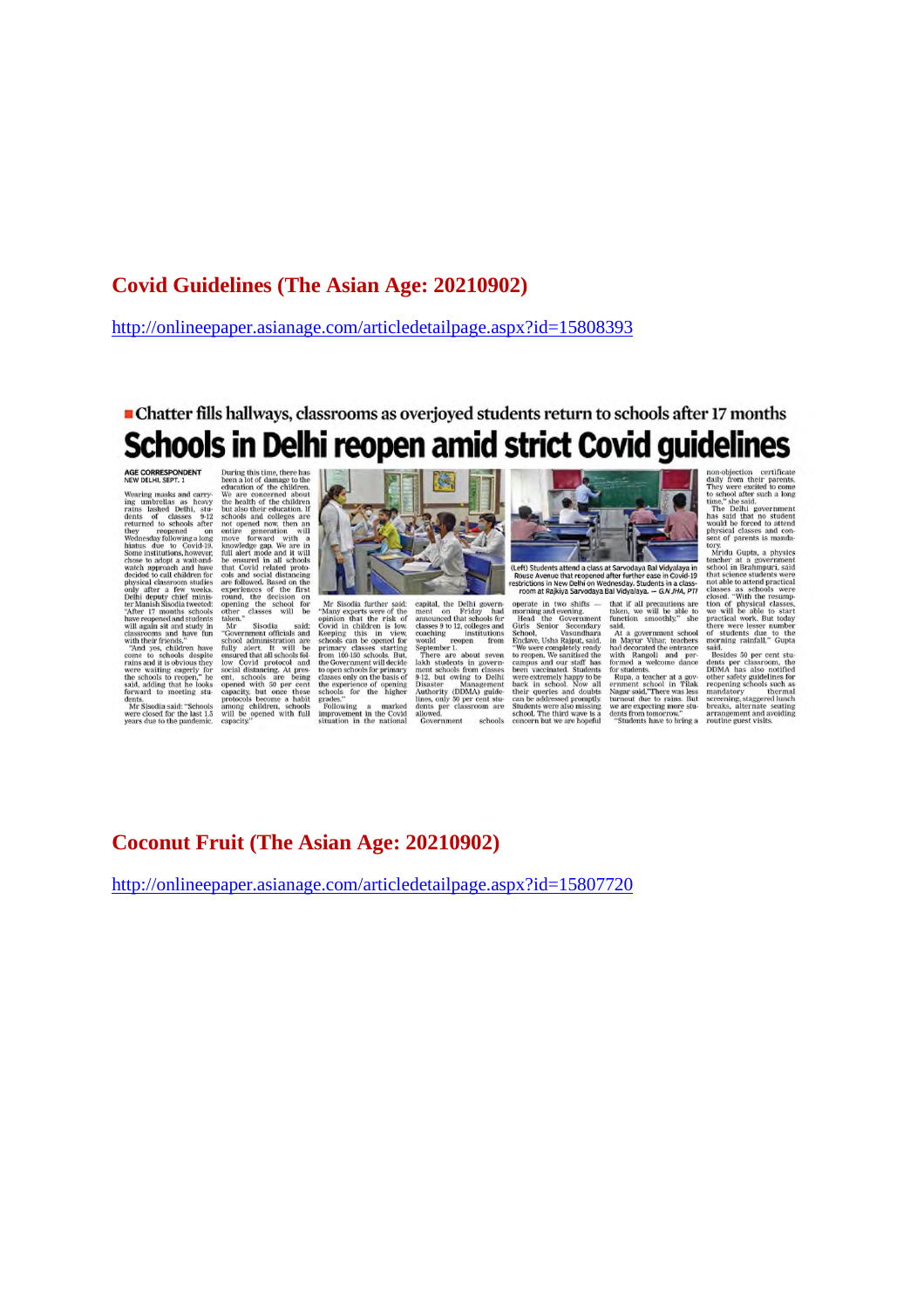#### **BINDU GOPAL RAO**

The humble coconut is<br>having its moment as it is<br>being lapped up across the<br>as a super ingredient that<br>this making its way across industries

#### **MYRIAD USES**

The ubiquitous nature of conouti is being seen in varied applications. Coconut oil is used to moisturise the and cost in so<br>applications. Coconut oil is used to splications. Coconut oil is used is<br>skin and hair and cost a

## **VERSATILE**<br>INGREDIENT

Coconut is an<br>emollient and<br>a humectant<br>made from<br>made, which can<br>sometimes<br>be comedogenic.<br>"However, when you are product<br>uct shop-<br>ping and

**WORLD COCONUT DAY** Cheers to

WORLD COCONUT DAY ON SEPTEMBER 2 IS AN ODE TO THE OUINTESSENTIAL INGREDIENT **COCONUT THAT HAS SHIFTED GEARS OUTSIDE** THE KITCHEN TOO

rea d'inguiseant de la partie de la partie de la partie de la partie d'aprilier de la partie d'aprilier d'apri<br>Caprytic/Caprice Triglyceride di control de la partie de la partie de la partie de le le le le le le le le le l

The control helps in detaxifying your system, since it is<br>
a Coconul helps in detaxifying your system, since it is<br>
in the in lauric acid, fatty acids, antioxidants and it's full<br>
of minerals and vitamins. Lauric acid is u



Coconut oil is beneficial for<br>live in cosmettics, typically<br>as a moisturiser, and in soaps. It<br>is claimed to take care of various<br>skin issues such as dark circles,<br>hyper pigmentation and anti-<br>aging. aging.

iging.<br>Neha Sahaya, *celebrity —*<br>n*utritionist and fitness enthusiast* 

various hair issues such as hair fall, dandruff, increase and improves not only the quality or lashes. It has become a common speaking ingredient in the framous keto distance a speaking distance distance distance  $\mu$ 

#### **HEALTH FACTOR**

**HEALTH FACTOR**<br>
Coconut helps in detoxity-<br>
ing your system, since it<br>
is rich in laure acid,<br>
inty such saids, antioxi-<br>
is rich in laure acid, and is tulinous factor in the state in the state in the body. It is viruses,

**BEAUTY ROUTINE**<br>There are many ways to incor-<br>porate coconut oil into your beauty routine as a lip ball neget<br>makeup remover, gentle eleanser<br>tame split ends and even mois-<br>Sahaya, celebrity nutritionist<br>and fitness enthu

Chef Merajuddin Ansari

**BEAUTY ROUTINE** 

reading<br>the labels, you

# be used in<br>making natural conding and in<br>its, while the busk and the wood<br>are used in building and con-<br>struction. Coconus are majorly<br>there is a flow that the first fact as a flow that the first fact as a flow that alse i

be used<br>cooking and

 $\frac{\ln}{\ln}$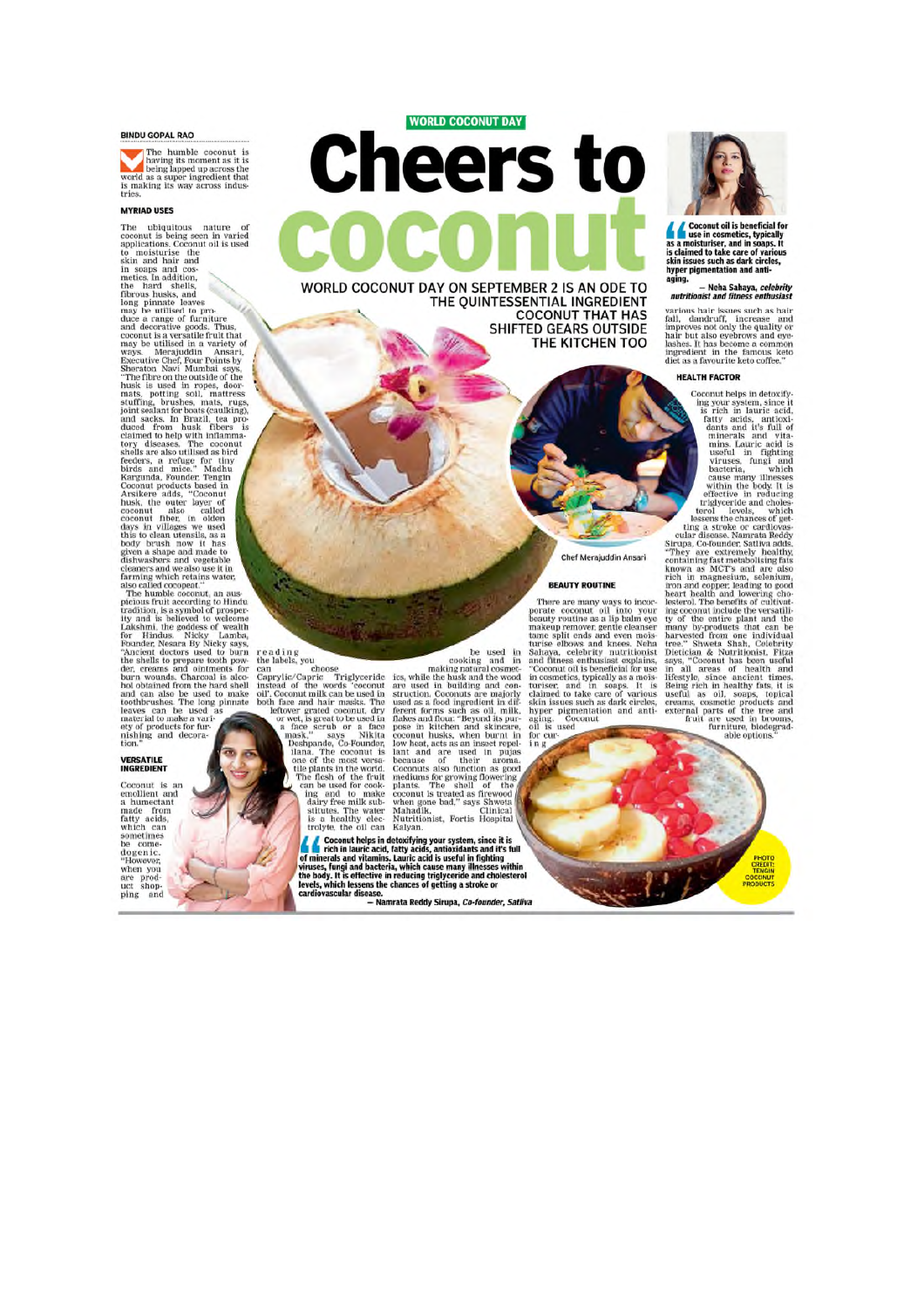# **Effectiveness of vaccines**

# **Effectiveness of vaccines (The Hindu: 20210902)**

https://www.thehindu.com/opinion/op-ed/effectiveness-of-vaccines/article36237942.ece

That natural immunity following a virus infection stays robust and lasts longer is already well known. People infected with the 2002 Severe Acute Respiratory Syndrome (SARS) and the Middle East Respiratory Syndrome (MERS) have been shown to have strong immunity for up to three years, while the immunity lasts for life after a chickenpox infection. Now, a vaccine effectiveness study undertaken in Israel has shown that natural infection confers stronger immunity against the SARS-CoV-2 virus than even full vaccination. They found that people previously infected with the SARS-CoV-2 virus had better immunity and had reduced risk of reinfection, symptomatic disease and hospitalisation caused by the highly transmissible Delta variant than uninfected people who were fully immunised with the Pfizer vaccine.

The results have been posted on medRxiv, a preprint server. Preprints are yet to be peerreviewed and published in scientific journals.

Since Israel was the first country to aggressively vaccinate a large percentage of the population with the Pfizer vaccine, the researchers were able to compare over 16,000 people who were previously infected but not vaccinated with an equal number of people who had not been naturally infected but fully vaccinated.

During the follow-up, it became clear that even full vaccination with the Pfizer vaccine did not confer immunity that was superior to the one acquired through natural infection. There were 238 instances of breakthrough infections in the fully vaccinated compared with just 19 reinfections among those previously infected but not vaccinated. The infection or vaccination occurred during January and February this year. After adjusting for comorbidities, it was found that the risk of breakthrough infections was 13-fold higher than reinfection among the naturally infected group. Differences in protection were seen in symptomatic diseases too. At 191, the number of people with symptomatic disease in the fully vaccinated group was higher than in the previously infected group, which remained at eight. After adjusting for comorbidities, there was a 27-fold risk for symptomatic breakthrough infection compared with symptomatic reinfection.

But waning of natural immunity against the Delta variant was seen when infections that had occurred anytime between March 2020 and February 2021 were compared with vaccination during January-February 2021. The risk of breakthrough infections and symptomatic disease in the fully vaccinated was nearly six-fold and over 7.1% higher respectively than in those previously infected. Risk of hospitalisation was also higher among the vaccinated.

Explained | How does the immune system respond to a coronavirus attack?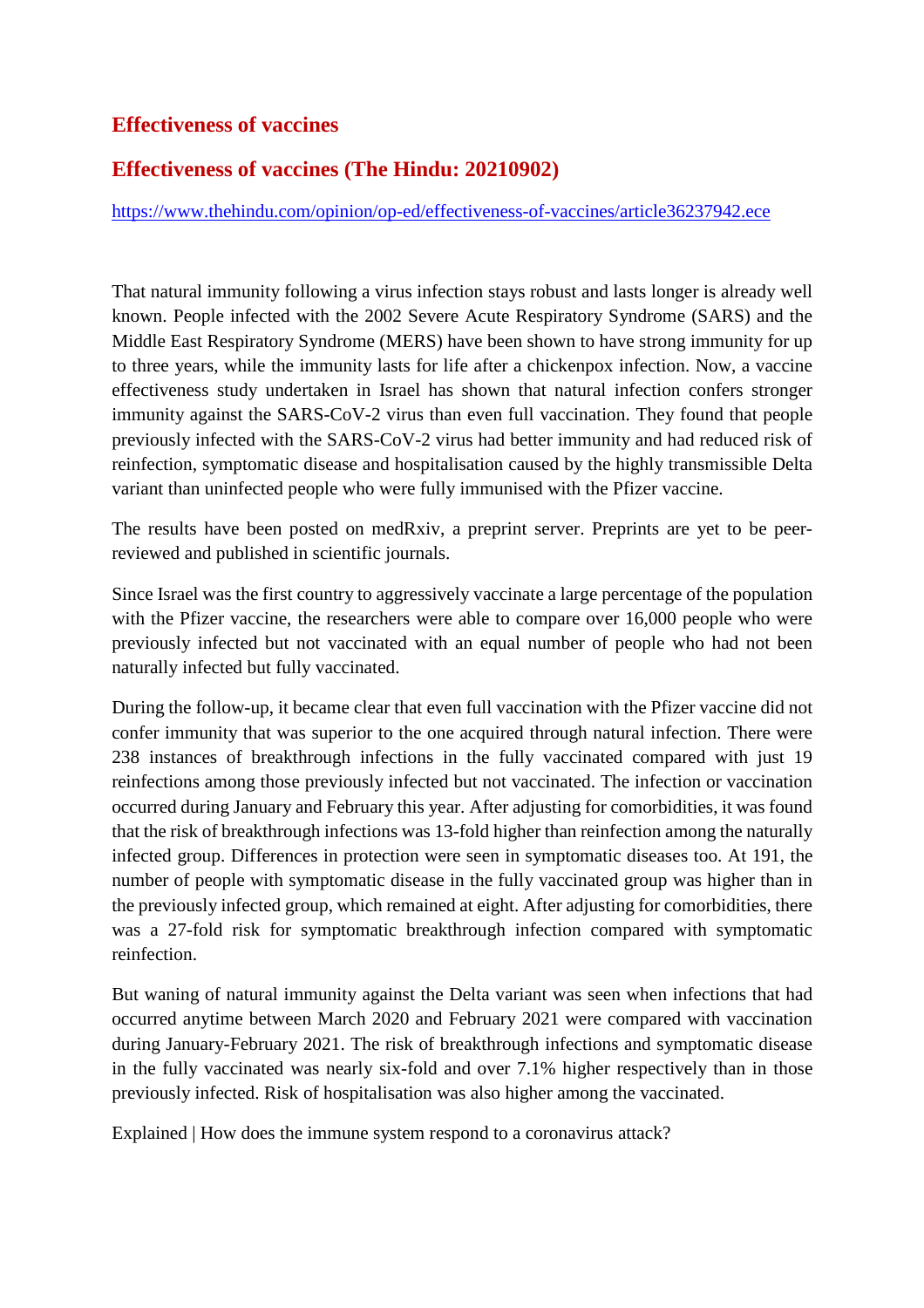This study does not tell if the level and duration of protection varies depending on the severity of the disease, and whether asymptomatic infection confers the same protection as those with the disease. Since the correlates of protection are not yet known, it is unknown if the broad immune response from natural infection might be proving to be superior to antibodies generated in response to spike proteins in the case of vaccines.

Though this is the largest real-world study evaluating the effectiveness of the Pfizer vaccine in preventing infections compared with natural immunity, it is only an observational study. Testing for the infection was not undertaken, thereby underestimating asymptomatic infections. Also, the number of events — infections or symptomatic disease — in all groups were fewer.

More such studies involving Pfizer and other vaccines, carried out over a longer time period, are needed to fully understand the level and duration of protection conferred by COVID-19 vaccines. One encouraging finding is the absence of death among the vaccinated, a clear signal that the vaccine offers formidable protection against serious disease. Hence, natural immunity, even if found to be superior and long-lasting than vaccine-induced protection, is not what one should opt for.

Since January 2020, there have been 4.5 million COVID-19 deaths recorded globally, a vast majority of which could have been prevented. A sizable number of deaths have been among the healthy and those younger than 60 years, which flies in the face of a section of scientists that came up with the Great Barrington Declaration before vaccines became available.

Vaccination will always remain a safe and sure way to remain protected against severe COVID-19 disease and death, even if it means the protection is not highly robust or long-lasting.

# **Antibodies**

# **Antibodies most potent weapon to combat COVID-19', says ICMR-Jodhpur's Dr. Arun Sharma (The Hindu: 20210902)**

https://www.thehindu.com/sci-tech/health/antibodies-most-potent-weapon-to-combat-covid-19-says-icmr-jodhpurs-dr-arun-sharma/article36182203.ece

Vaccines provide long-term immunity by generating antibodies, says Dr Arun Sharma of ICMR, Jodhpur

Antibodies are the most potent weapon to beat coronavirus and vaccines provide long-term immunity by generating adequate antibodies in the body. Natural infection, too, leads to antibodies formation, giving protection against the re-infection to an extent. Dr. Arun Sharma, a community medicine expert and Director, National Institute for Implementation Research on Non-Communicable Diseases-ICMR, Jodhpur, explains the relationship between the infection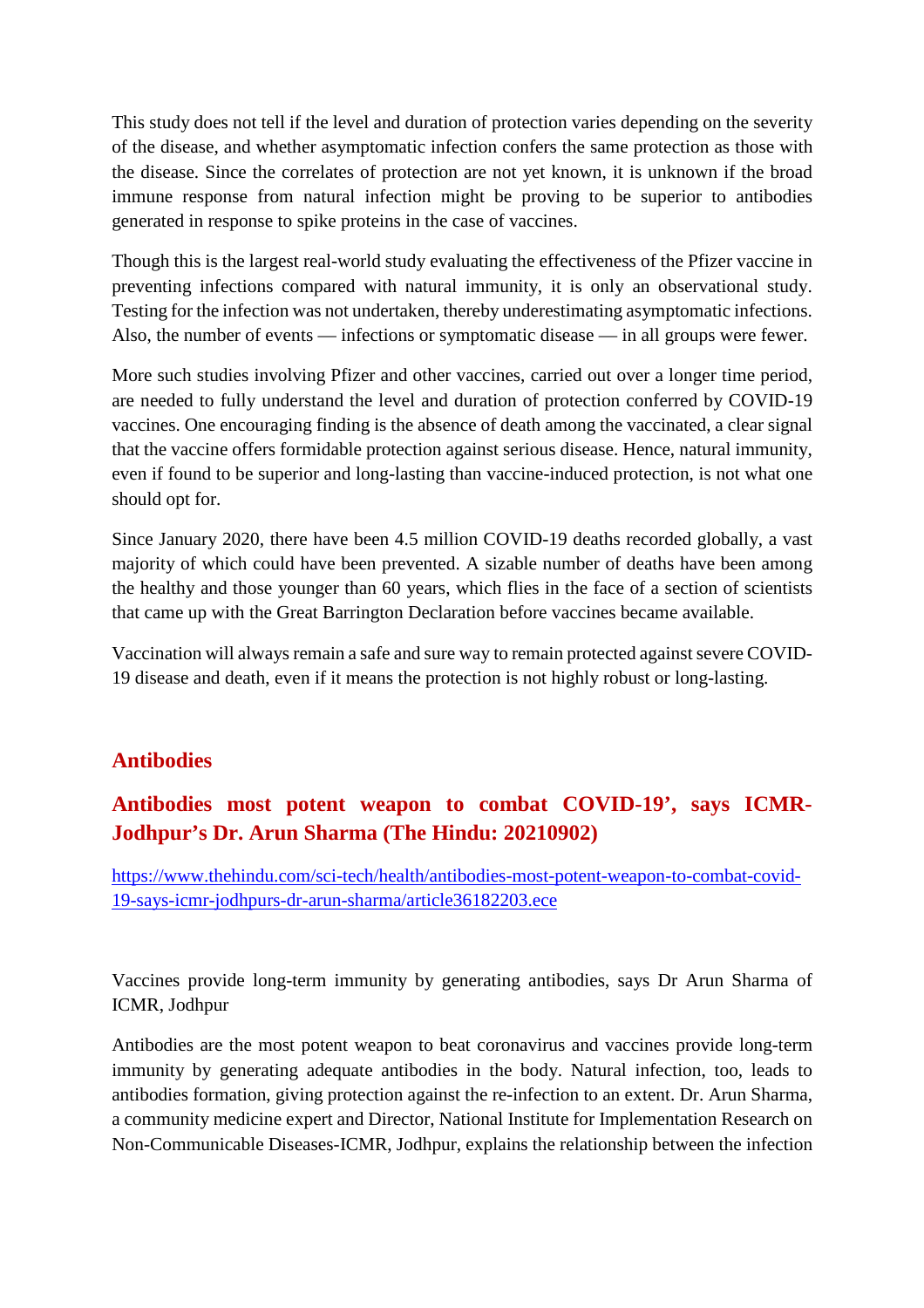and antibodies, when and whether to check the presence of antibodies and how they help fight the virus.

What is the relation between infection and antibodies?

When a new virus affects a population, the body's immune system recognises it as a foreign body and develops antibodies against it. Since antibodies take time to develop, the infection causes a severe disease, depending upon the pathogenicity of the virus, virus load, immunity of the person, and so on. But when the same pathogen strikes the next time, the antibodies, which are already present in the body, get activated fast and so the severity of the disease reduces.

For example, rotavirus affects the digestive system. It was observed that in the 1990s it used to cause severe diarrhoea in children but gradually children developed antibodies against it and the severity of the disease came down. But then it began to affect the foreign travellers to India as they were not exposed to the virus in their countries. So, this is how a new virus works unless it mutates to become more transmissible or pathogenic.

What is the ideal time interval post-vaccination to check the level of antibodies for COVID-19 in a person? Which test should one opt for?

Any well-equipped pathology laboratory can test the presence of antibodies in the blood. There are two types of antibodies generated in the body in response to infection — the initial response is through IgM, which remains for a short duration, and later the body produces IgG antibodies. So, soon after the COVID-19 infection, the level of IgM is high, but these antibodies fade after six weeks. IgG antibodies could be detected after two to three months. After vaccination, if one wants to know if the vaccine has led to antibodies production, they should go for IgG.

Immunity is of two types: humoral and cell mediated. In diseases such as Polio, Hepatitis or Covid-19, antibodies in the blood fight the infection, whereas in diseases such as tuberculosis, cell-mediated immunity has more role to play. Basically, majorly there are two types of immunity cells — B Cells, which form antibodies in the blood (humoral antibodies) and T-Cell, responsible for cell-mediated immunity. The T-cells kill and eat up the disease-causing pathogen, while the antibodies present in the blood neutralise the pathogen by binding to its disease-causing protein, not allowing it to enter the human cell. For example, in COVID-19, antibodies bind to the spike protein present in the virus, which helps the virus enter the cell, where it replicates. Antibodies ensure that the disease does not become severe.

Some experts say that vaccines lead to long-term cell-mediated immunity. Can you explain what it means for common readers?

There are two types of T-cells: T-helper cells, and T-suppressor cells. The helper cells recognise and memorise the antigen and help the B cells to reproduce the antibodies quickly in case of re-infection. COVID-19 vaccines help the T-helper cells to memorise the antigen. And when a person catches the infection, these helper cells help the B-cells in making antibodies against it. They remain active for a longer time.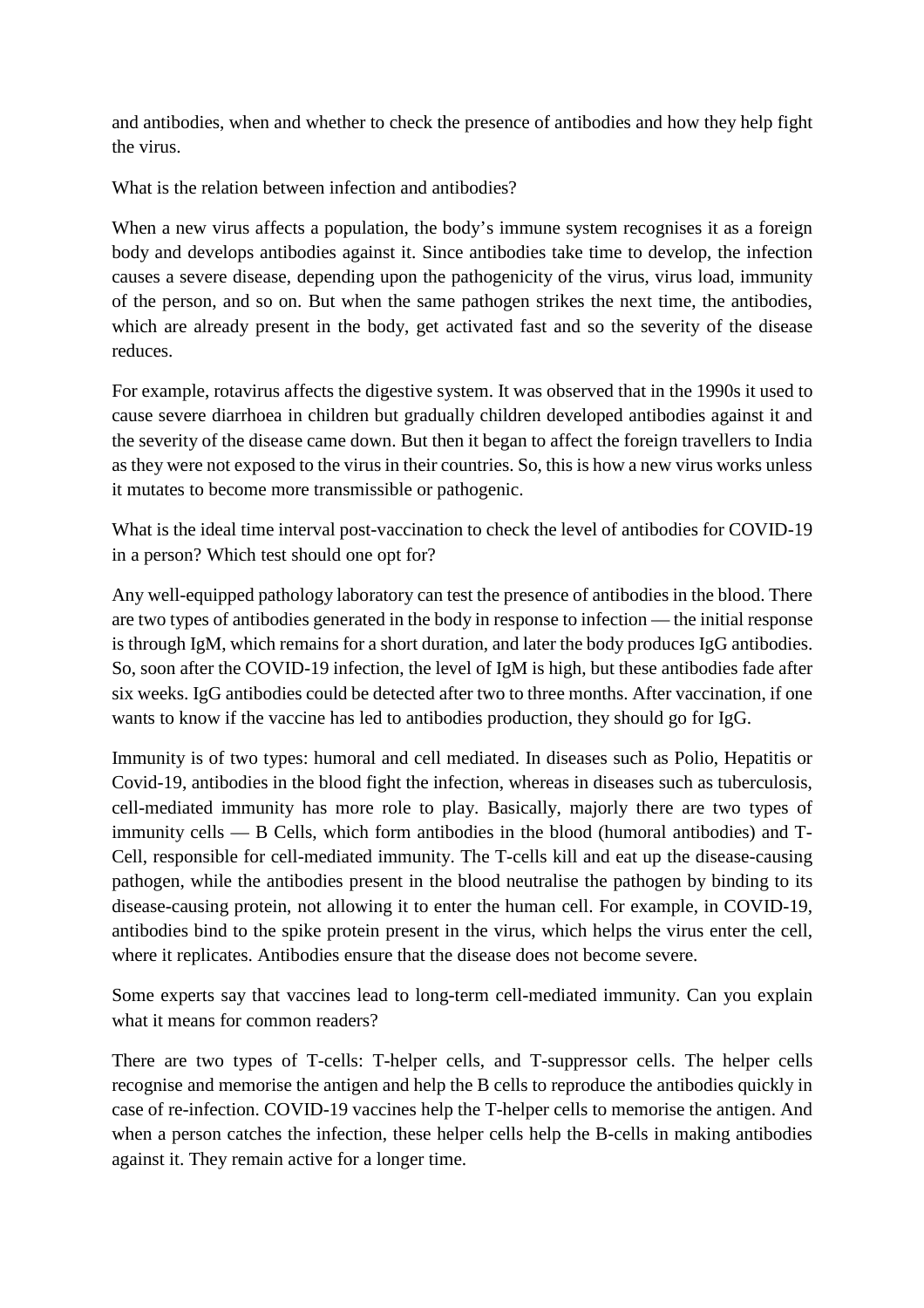Should one go for antibody testing post- vaccination? Why do some people not develop antibodies post-vaccination?

Whether or not to get antibody level tested post-vaccination or natural infection is an individual choice. As far as people in whom antibodies are not formed post-vaccination are concerned, I would recommend a thorough medical investigation. I feel it could be a person's genetic composition or immune system-related issues that can lead to such a situation.

Why do some people still develop the disease, so-called breakthrough infections, even after the two doses of Vaccines?

The COVID-19 vaccines stimulate the body to develop antibodies against the virus. But these antibodies remain in the blood. The SAR-Cov-2 enters the body through the mouth and the nose. It replicates there and then through the trachea, enters the lungs. So, antibodies can neutralise the virus once it moves from the lung to the blood. So, as soon as the virus enters the blood, the antibodies attack it and prevent it from entering other organs such as the brain, the heart, or the kidney. The virus can cause the infection, but vaccines prevent it from causing severe disease, or hospitalisation. That's why we emphasise on following COVID-appropriate behaviour even after taking the vaccine.

A nasal vaccine may help kill the virus in the nasal track itself. This happens in the case of the oral polio vaccine. A weakened virus vaccine, when given orally, forms a protective coating around the gut. This coating does not allow the virus to cause the infection.

How accurate are sero surveys?

Sero-survey is a research methodology that helps policymakers come up with strategies to fight the pandemic. It is done through random sampling to know the prevalence of antibodies in the population. These antibodies tell us the extent of infection. But it has its limitation as the sample size is small and cannot represent the entire population of a large country like India. So, we cannot and should not lower our guard.

# **COVID-19 infections**

# **Breakthrough COVID-19 infections on expected lines: report(The Hindu: 20210902)**

https://www.thehindu.com/news/national/number-of-covid-19-breakthrough-infections-inindia-within-expected-numbers-insacog/article36226041.ece

Vaccines continue to protect against severe disease, says the Indian SARS-CoV-2 Genomics Consortium.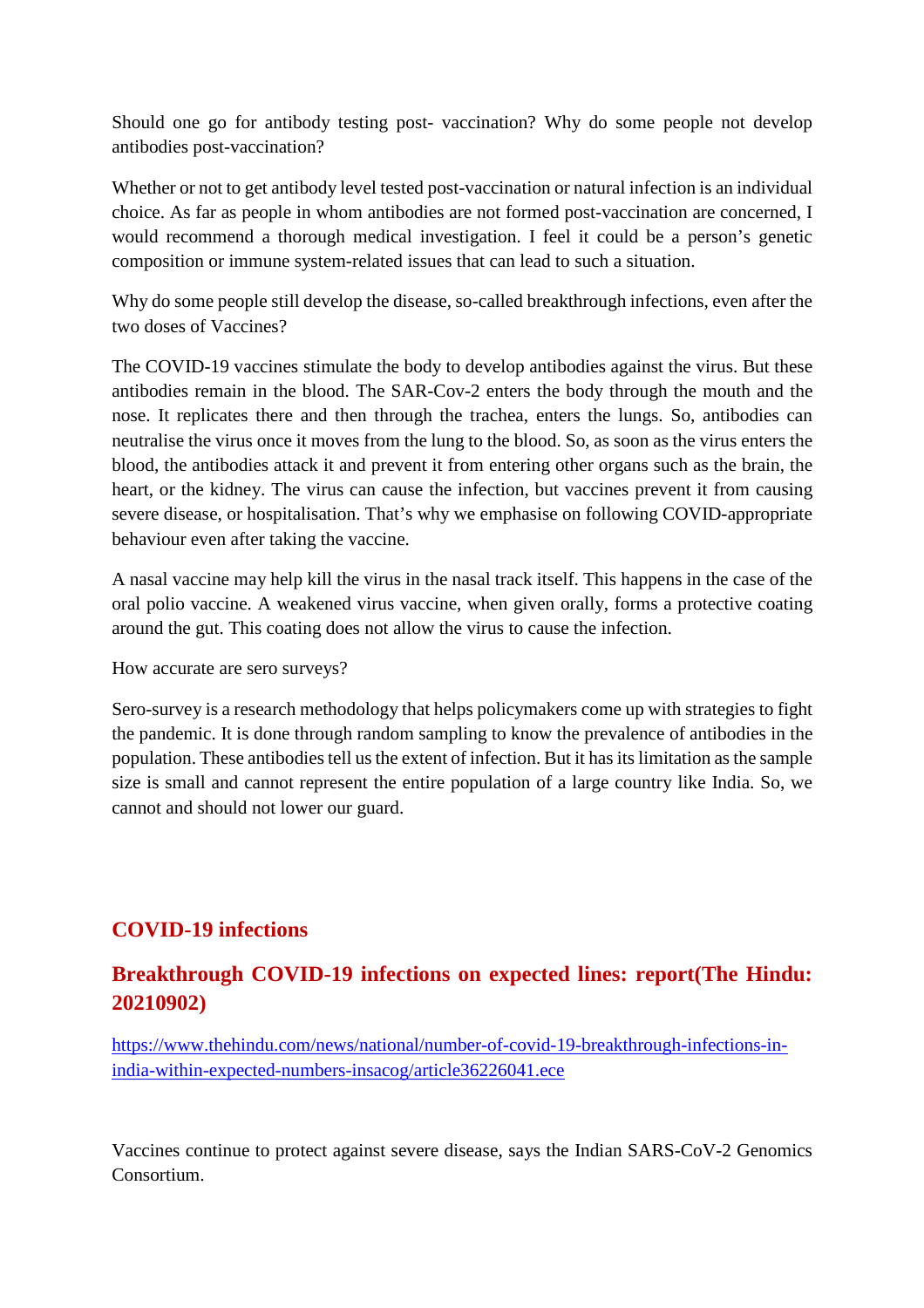Amidst reports of rising numbers of "breakthrough infections", or infections following two doses of vaccine, in India, a government body has said that these numbers are on expected lines, but has not officially quantified the extent of such infections.

"The number of reported vaccination breakthroughs in India are well within the numbers expected from the total number of infections, the fraction of population that is vaccinated and the known reduction in effectiveness of Covishield/Covaxin against infections by Delta. Vaccines continue to protect against severe disease and remain a cornerstone of public health strategy," the India SARS-CoV-2 Genome Consortium (INSACOG) said in a weekly report. The INSACOG is a consortium of laboratories coordinated by the Department of Biotechnology (DBT).

Breakthrough COVID-19 infections on expected lines: report

The published efficacy of Covaxin and Covishield from Phase 3 clinical trials has shown that they range from 70%-90% but their efficacy, at preventing transmission, is significantly reduced against newer variants such as Delta. Like other vaccines, they have been designed on the older version of the virus isolated from Wuhan, China.

Last week, a study by scientists at the Council of Scientific and Industrial Research (CSIR)- Institute of Genomics and Integrative Biology and the Max Hospitals Group in Delhi, revealed that nearly a quarter of 600 fully vaccinated healthcare workers were reinfected.

Earlier, studies from the Christian Medical College, Vellore and Post Graduate Institute of Medical Education Research, Chandigarh, too, had reported between 1%-10% of fully vaccinated healthcare workers as having been reinfected. However, less than 5% of them have required hospitalisation and no deaths have been confirmed, indicating that vaccines continued to be effective — even against Delta variants — at preventing severe sickness and death.

The latest INSACOG report also noted that Delta continued to be the dominant lineage in India, though some of the Delta variants were in the process of being reclassified into sub-lineages comprising the 'Delta plus' category because of slight variations in the mutations that they manifested.

One of these Delta plus categories is called AY.12, which raised concern after being associated with several cases of breakthrough infections in Israel. However, this wasn't yet of concern in India. "It is specifically noted that the expanding phylogenetic cluster of AY.12 that was first noted in Israel, is not yet seen in India. Similar sequences that are also being classified as AY.12 at low stringency, do not have the same epidemiological significance. A detailed update will follow," the INSACOG noted.

There were other lineages such as AY.4 that were being tracked but they were not "clinically significant" and did not pose any additional risk compared with the Delta variants. So far, the total number of samples processed was 70,420, of which 51,651 sequences were analysed for their genomic composition, the INSACOG statement said.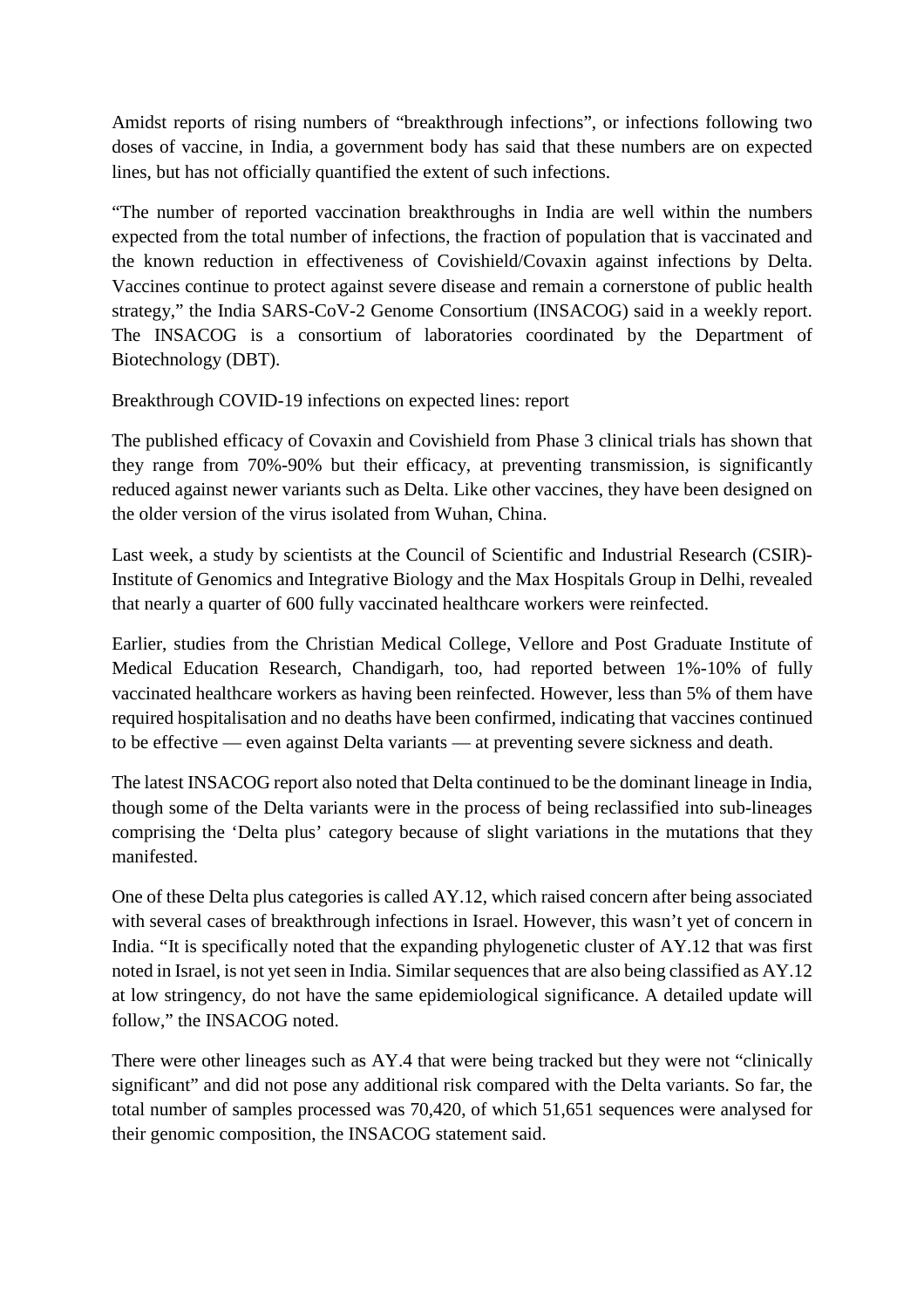# **Vaccination**

# **Coronavirus | India reaches new milestone with over 1.09 crore COVID-19 jabs in a day(The Hindu: 20210902)**

https://www.thehindu.com/news/national/coronavirus-india-reaches-new-milestone-withover-109-crore-covid-19-jabs-in-a-day-on-august-31/article36206945.ece

India had achieved the one-crore doses milestone for the first time on August 27. | Photo Credit: V. RAJU

More than 65 crore doses administered so far, says government.

India on August 31 administered more than 1.09 crore COVID-vaccine doses, which the Union Health Minister Mansukh Mandaviya tweeted "is a new vaccination milestone."

In total over 65 crore doses have been administered so far in the country.

India had achieved the one-crore doses milestone for the first time on August 27. In his tweet, Mr Mandaviya said: "Congratulations, as India administers another one crore COVID19 vaccinations today. Highest one-day record of 1.09 crore vaccine doses achieved till 6 pm and still counting!"

The Union Health Ministry on Tuesday noted that more than 64.36 crore (64,36,13,160) vaccine doses have been provided to States and Union Territories so far through Central Government's free of cost channel and through direct state procurement category.

It added that nearly 15 lakh doses (14,94,040) are in the pipeline and more than 5.42 crore (5,42,30,546) balance and unutilised COVID vaccine doses are still available with the States and UTs to be administered.

Meanwhile in a statement released by the World Health Organisation (WHO) on Tuesday, the former co-chairs of the Independent Panel on Pandemic Preparedness and Response (IPPPR), Ellen Johnson Sirleaf, former president of Liberia, and Helen Clark, former prime minister of New Zealand, have expressed their deep concern at the slow pace of redistribution of COVID-19 vaccines from high income to low-income countries.

"The Independent Panel report recommended that high-income countries ensure that at least one billion doses of vaccines available to them were redistributed to 92 low- and middleincome countries by 1 September, and a further one billion doses by mid-2022," the statement said.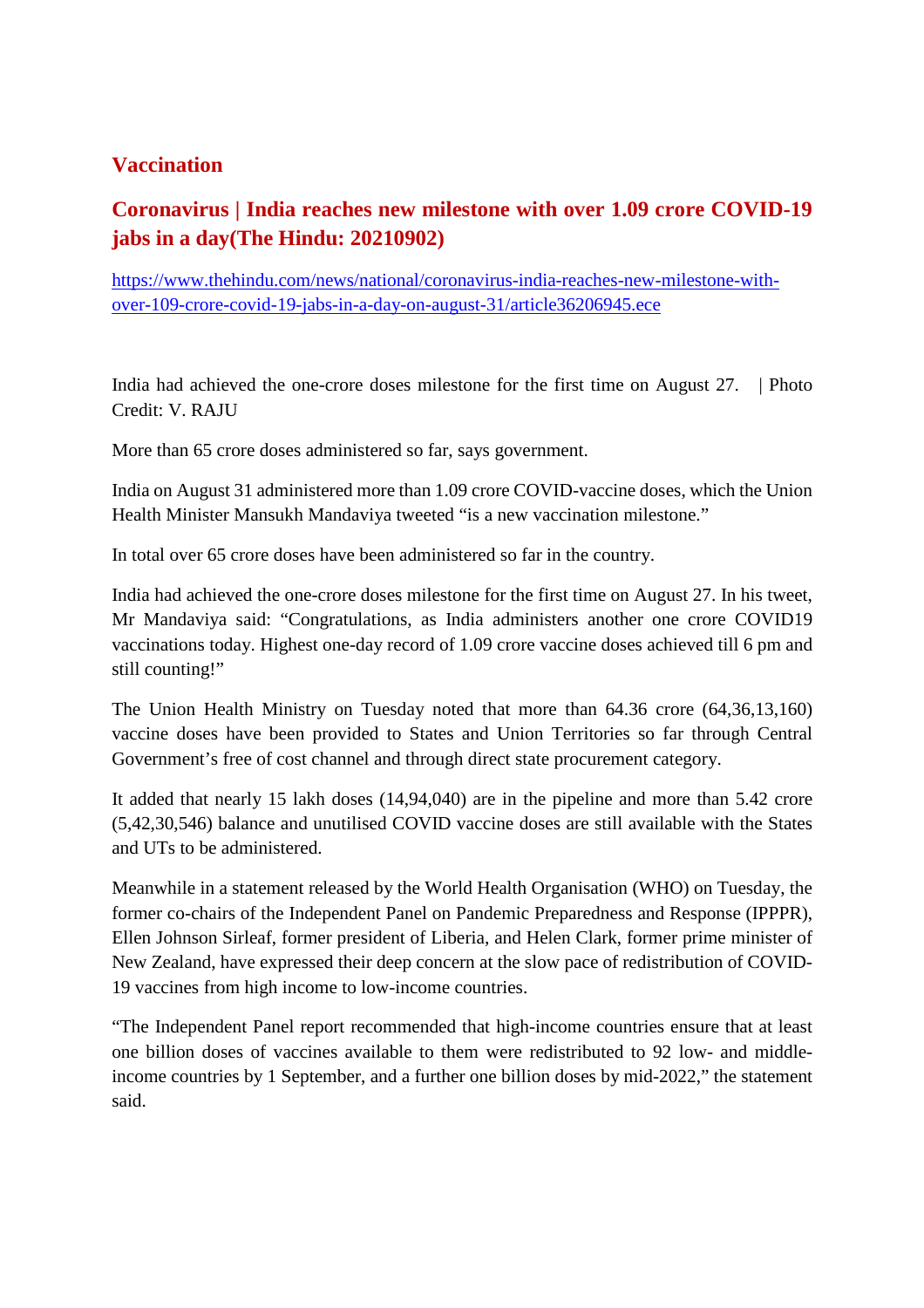"High-income countries have ordered over twice as many doses as are needed for their populations. Now is the time to show solidarity with those who have not yet been able to vaccinate their frontline health workers and most vulnerable populations. Reaching the goal of redistributing one billion doses by 1 September would be a vital step in protecting the five billion people aged 15 and over who live in low- and middle-income countries. The 600 million doses which have already been pledged now need to be delivered with urgency," the co-chairs said.

# **Diabetic**

**कोरोना के दौर मबढ़ा लोगमडायिबटीज़ का खतरा, एसपटकसलाह 35 कउमकरवा लशुगर कजांच (Dainik Gagaran: 20210902)**

https://www.jagran.com/lifestyle/health-the-risk-of-diabetes-in-peopleincreased-in-the-era-of-corona-experts-advise-get-sugar-checked-at-the-age-of-35-21983841.html

यूनाइटेड स्टेट्स प्रिवेंटिव सर्विसेज टास्क फोर्स ने कहा कि कम उम्र में टेस्टिंग से मोटे लोगों को सीरियस हेल्थ प्रॉब्लम्स से बचाया जा सकता है। जिसके चलते अमेरिका में अब टाइप  $2$  डायबिटीज और ब्लड में हाई शुगर लेवल की टेस्टिंग  $35$  साल की उम्र से ही शुरू हो जाएगी।

डायबिटीज और उससे होने वाले दूसरे खतरों से तो हम सब वाकिफ हैं ही लेकिन पहले जहां यह बीमारी एक खास उम्र के बाद ही अटैक करती थी वहीं अब यह क्या बढ़े क्या बच्चे, किसी को भी अपना शिकार बना ले रही है। कोरोना महामारी के दौर में तो डायबिटीज के मामले तेजी से बढ़े हैं। जिसके चलते अमेरिका में अब ओवरवेट लोगों में टाइप  $2$  डायबिटीज और ब्लड में हाई शगर लेवल की टेस्टिंग 35 साल की उम्र से ही शुरू कर दी जाएगी। जो पहले 40 साल की उम्र में किया जाता था। युनाइटेड स्टेट्स प्रिवेंटिव सर्विसेज टास्क फोर्स ने कहा कि कम उम्र में टेस्टिंग हो जाने से मोटापे से परेशान लोगों को सीरियस हेल्थ प्रॉब्लम्स से बचाया जा सकता है। टास्क फोर्स का कहना है कि 35 साल की उम्र में डायबिटीज की पहली स्क्रीनिंग और  $70$  साल की उम्र तक हर तीन साल पर स्क्रीनिंग करवानी चाहिए।

डन लोगों में रिस्क ज्यादा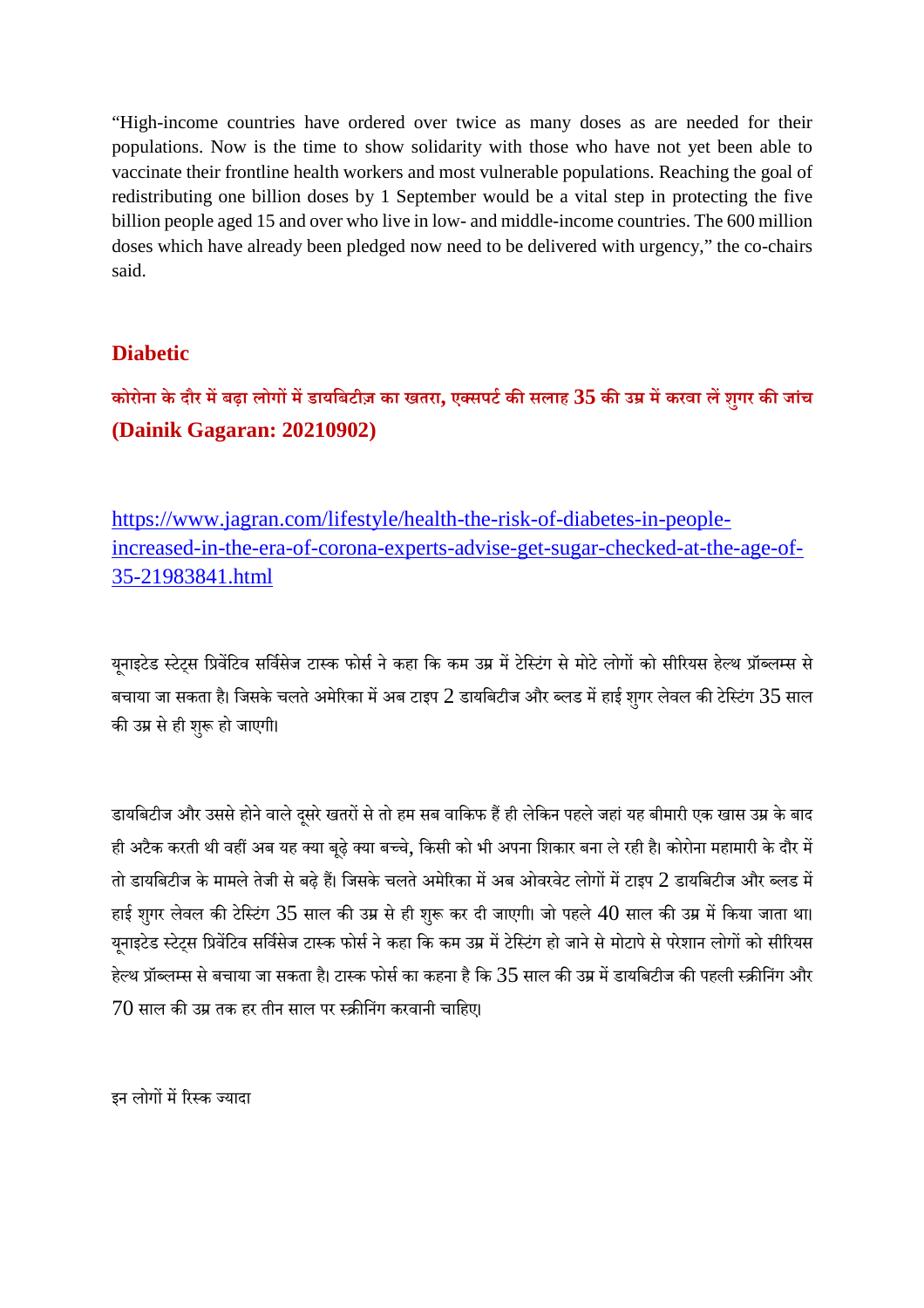- टास्क फोर्स ने कहा कि हेल्थ केयर प्रोवाइडर को  $35$  साल से पहले भी उन लोगों की टेस्टिंग करनी चाहिए जिनमें डायबिटीज होने की संभावना ज्यादा है।

# **Pollution**

# **रसचका दावा, लगातार बढ़ता वायुदूषण घटा सकता है9 साल तक आपकउ(Dainik Gagaran: 20210902)**

चिमनियों से निकलता हुआ खतरनाक धुएं का गुबार

https://www.jagran.com/lifestyle/health-research-claims-ever-increasing-airpollution-can-reduce-your-age-by-9-years-21983746.html

शिकागो यूनिवर्सिटी की ईपीआईसी की रिपोर्ट के मुताबिक सेंट्रल ईस्ट और नॉर्थ इंडिया में रहने वाले 48 करोड़ से ज्यादा लोग बढ़े हए प्रदषण में जीने को मजबूर हैं और इसकी वजह से उनकी उम्र घट रही है।

एक अमेरिकी रिसर्च इंस्टीट्यूट ने अपने रिजल्ट के आधार पर दावा किया है कि भारत में वायु प्रदूषण (एयर पॉल्यूशन) की वजह से 40 परसेंट लोगों की उम्र 9 साल तक कम हो सकती है। रिपोर्ट के तहत वायु प्रदुषण से निपटने के लिए तत्काल जरूरी कदम उठाने को कहा गया है।

करोडों लोग प्रभावित

शिकागो यूनिवर्सिटी के ऊर्जा नीति इंस्टीट्यूट (ईपीाईसी) की रिपोर्ट के अनुसार केंद्रीय, पूर्वी और उत्तरी भारत में रहने वाले वाले 48 करोड़ से अधिक लोग बहुत ही ज्यादा प्रदृषण भरे माहौल में जी रहे हैं। जिनमें सबसे ज्यादा खराब हालात देश की राजधानी दिल्ली का है। रिपोर्ट में कहा गया है कि यह बेहत गंभीर विषय है कि वायु प्रदूषण का इतना ऊंचा स्तर समय के साथ और भी दूसरी जगहों पर फैलता जा रहा है। रिपोर्ट ने महाराष्ट्र और मध्य प्रदेश का उदाहरण देते हुए कहा कि यहां भी एयर क्वालिटी गंभीर रूप से गिर गई है।

ऐसे लगाया अनुमान

खुजली से निजात पाने के लिए आप नारियल तेल का इस्तेमाल करें।

Skin Allergies cure: बरसात में स्किन एलर्जी से परेशान हैं, तो इन 5 उपायों से करें उपचार

यह भी पढ़

उम्र के इन आंकड़ों को निकालने के लिए ईपीआईसी ने लंबे समय से अलग-अलग लेवल के वायु प्रदूषण का सामना कर रहे लोगों के हेल्थ की तुलना की ओर फिर उन नतीजों के हिसाब से भारत और दसरे देशों की स्थिति को देखा।